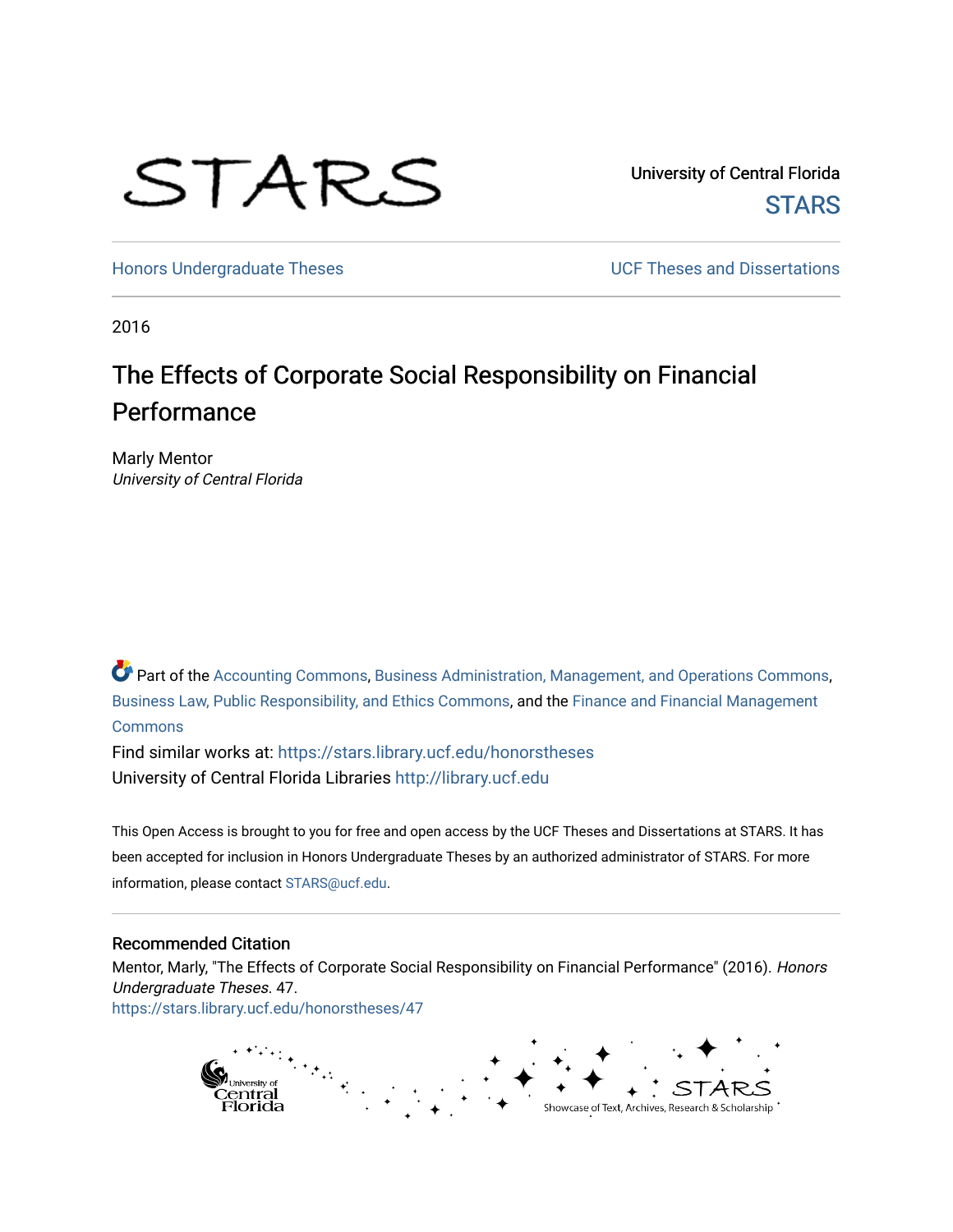# THE EFFECTS OF CORPORATE SOCIAL RESPONSIBILITY ON FINANCIAL PERFORMANCE

by

## MARLY MENTOR

A thesis submitted in partial fulfillment of the requirements for the Honors in the Major Program in Finance in the College of Business Administration and in The Burnett Honors College at the University of Central Florida Orlando, Florida

Spring Term, 2016

Thesis Chair: Dr. Robin Roberts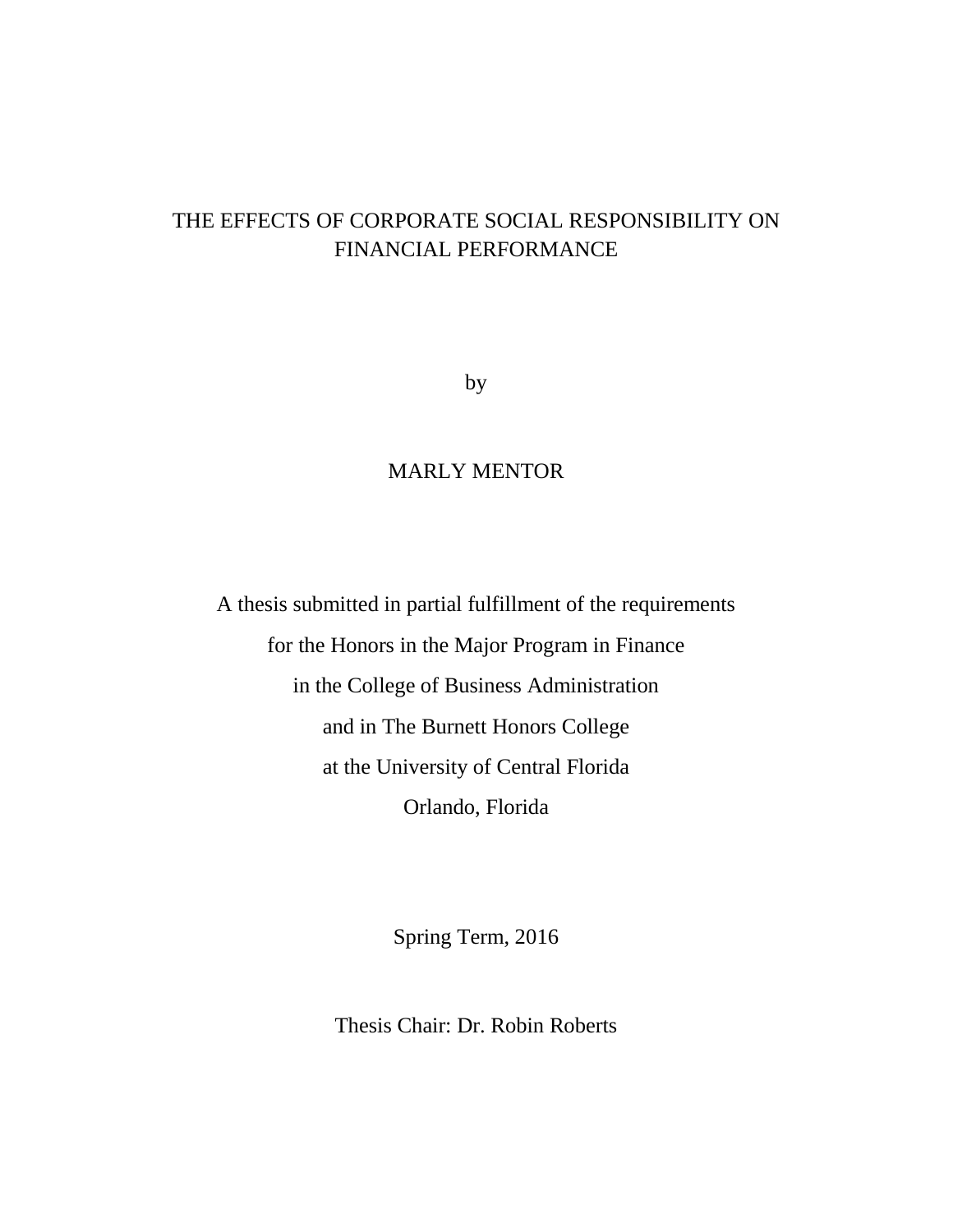## **ABSTRACT**

Companies have taken the initiative to be socially responsible over the years. In the past, the focus for companies has been on maximizing wealth. With the growth of corporate social responsibility (CSR), there has been many debates regarding its benefits. More companies are beginning to realize the value of being socially responsible and how critical it is to business function. This paper researches past studies on the relationship between corporate social responsibility and financial performance. This relationship is then tested using a reliable source of data on corporate social responsibility performance. This study uniquely looks at the accounting and market-based measurements of financial performance. The dataset includes most of the S&P 500 firms and covers years 2005-2014. An empirical model is constructed which includes factors that were found significant in the works of Capon, Farley, and Hoenig (1990). The relationships are tested using cross-sector/panel data time-series regressions. Results indicate that CSR and the accounting measurements of financial performance are positively related. CSR and the market-based measurements of financial performance are negatively related. This suggests that CSR positively affects a company's profits and negatively affects future stock returns. One interpretation of this result is that socially responsible stocks have a lower required rates of return. The results indicate that since investors are more willing to invest in CSR stocks, these firms end up experiencing lower future stock returns. The results are consistent with past studies and support the hypotheses.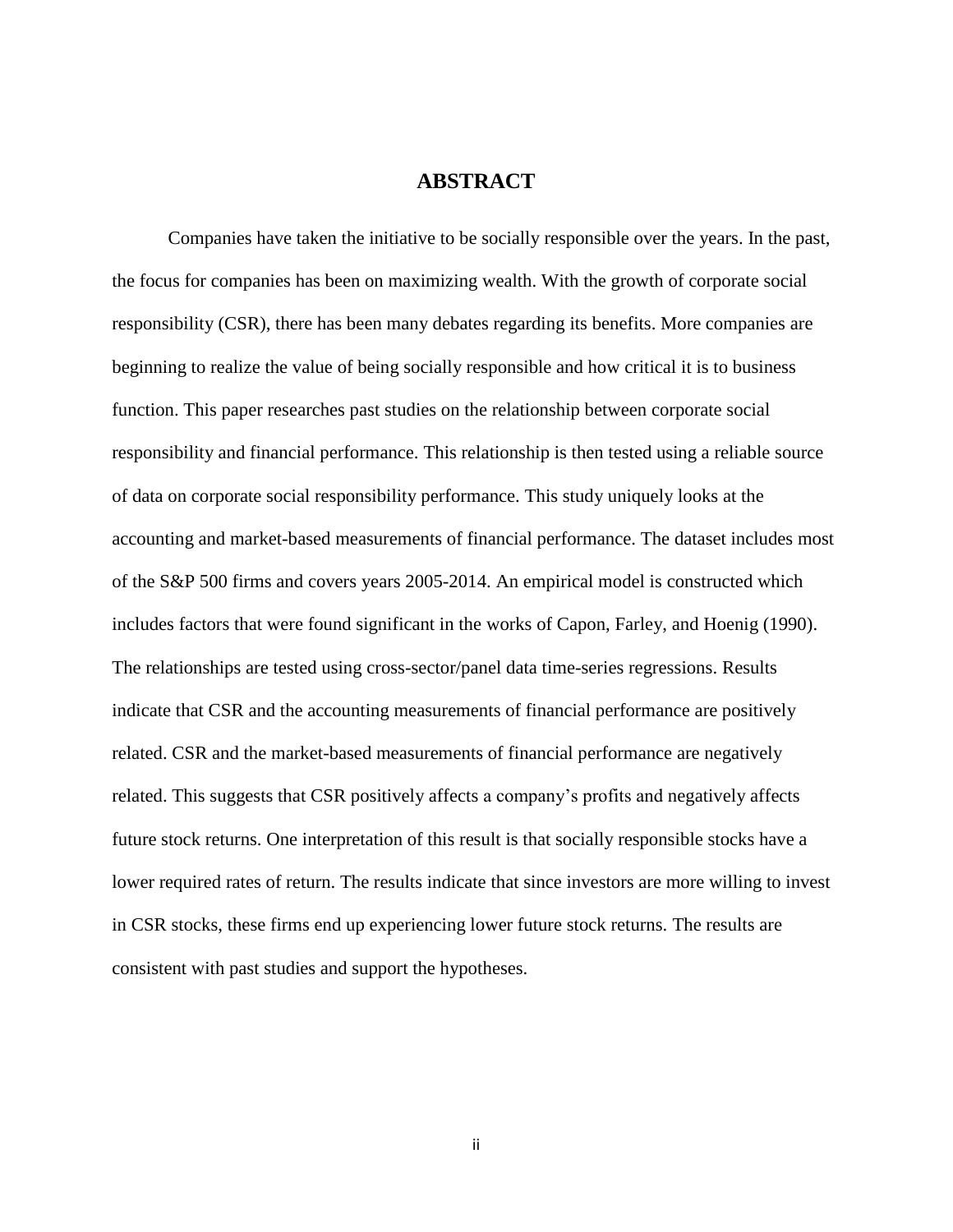## **DEDICATIONS**

For my parents and brother, thank you for always believing in me.

For my professors, thank you for guiding me throughout my college career.

For my friends, thank you for keeping me sane.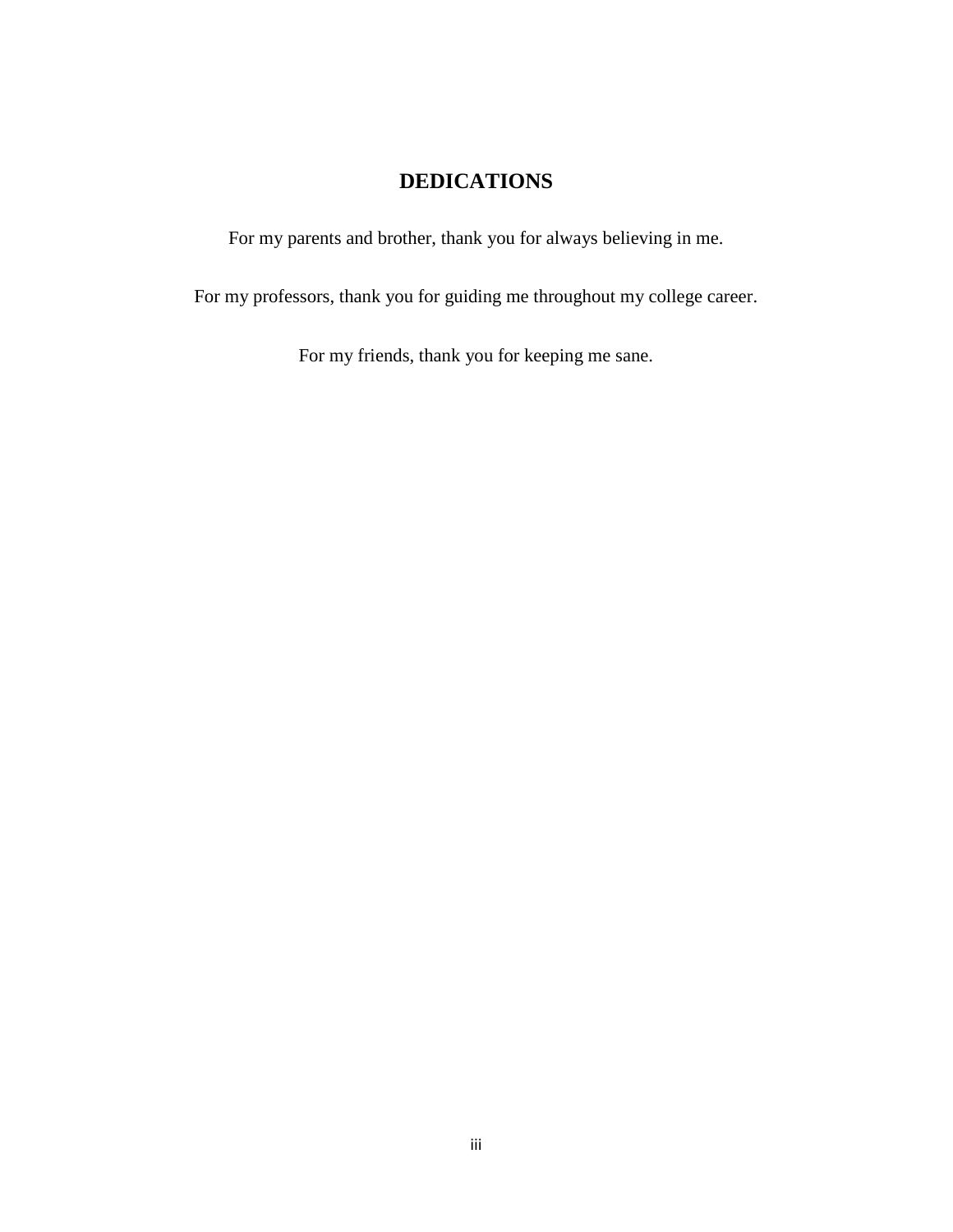## **ACKNOWLEDGEMENTS**

I would like to thank everyone who has supported and aided me throughout this process. Thank you to Dr. Robin Roberts for your encouragement and assistance. I could not have done this without you. I have grown tremendously because of you. To Dr. Vladimir Gatchev, thank you for providing the data that I needed. Your knowledge and expertise has helped improve my thesis. To Dr. Yoon Choi, thank you for serving on the committee and for proofreading my paper. To Denise Crisafi, thank you for always being available to answer my questions and for making the process smoother. To my family and friends, thank you for your patience with me over the years. To my parents, this is for you.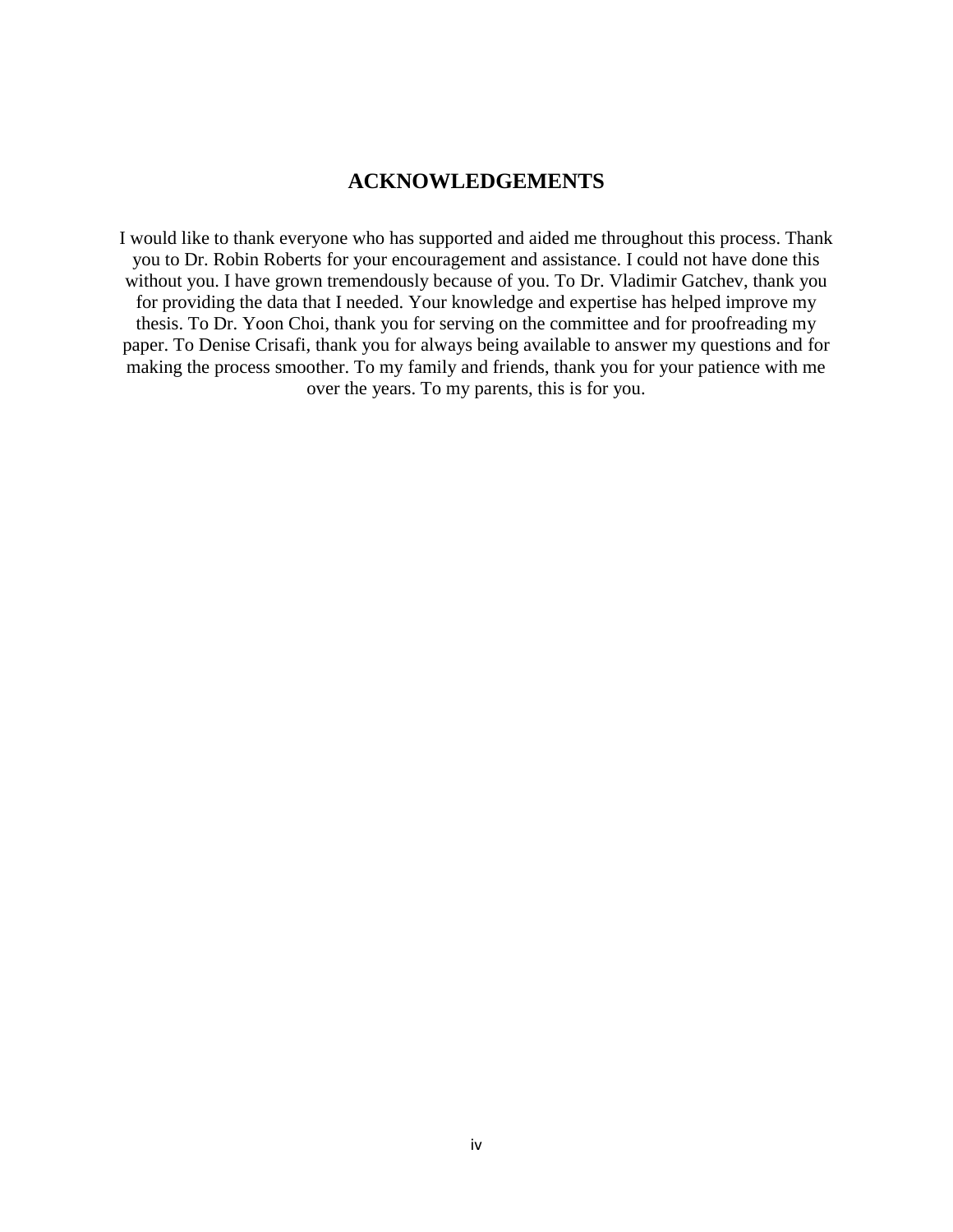# **TABLE OF CONTENTS**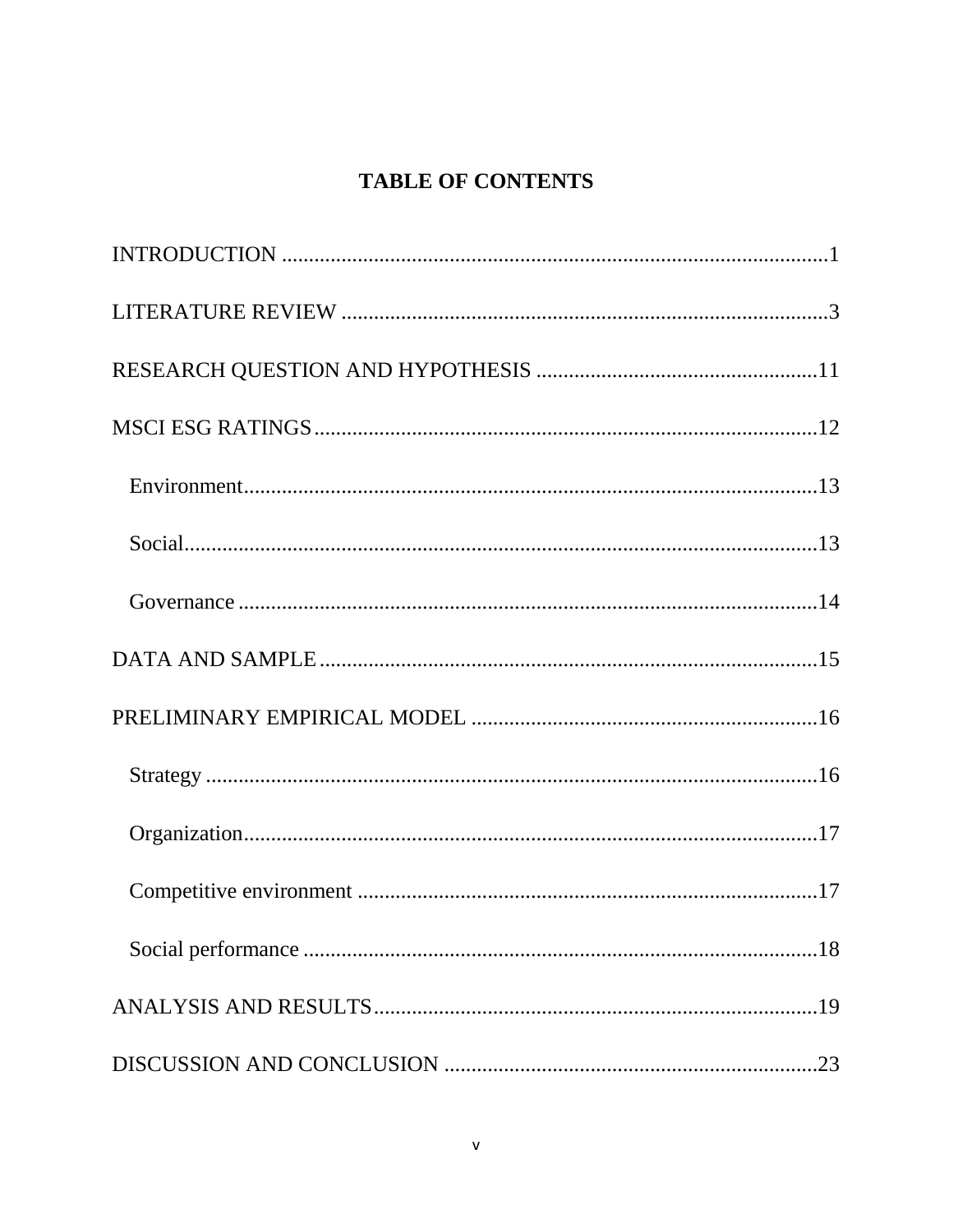|--|--|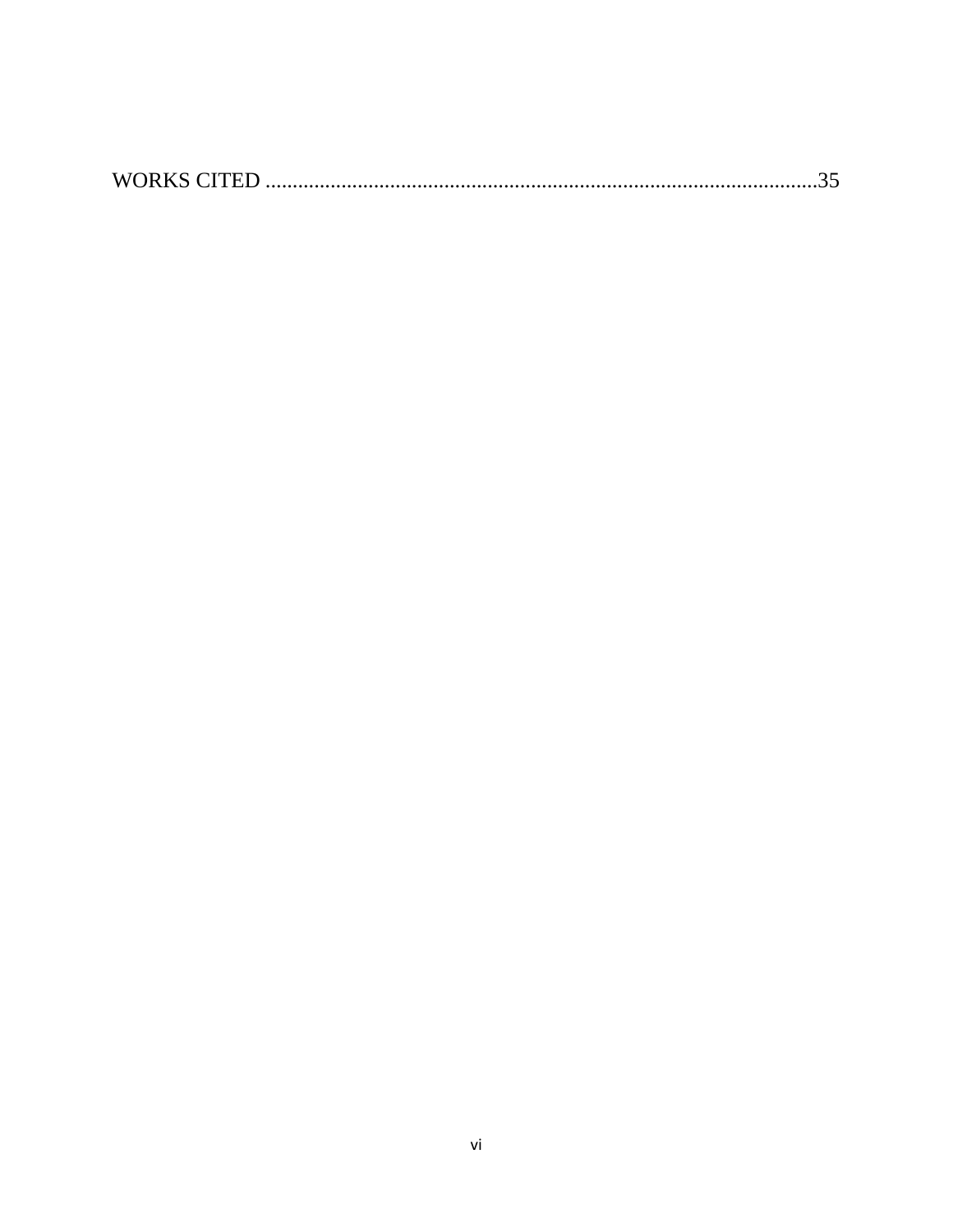#### **INTRODUCTION**

<span id="page-7-0"></span>There has been a growing of concern for the environment and social issues. More people are becoming aware of the effect they can have on the planet. The public pays attention to the different social initiatives taken by companies. Companies are quickly beginning to realize that to have a competitive advantage on the market they need to invest more in social issues. This is evident in the steady growth of social and environmental disclosures. Companies are becoming more transparent regarding how they are being socially responsible. Consequently, this growing concern for our environment has led to a growth in the study of corporate social responsibility (CSR). One area of focus in this field is the effect of CSR on financial performance. Some critics argue that it is too expensive for a company to be socially responsible. While others argue that the benefits of CSR exceed the actual costs. Many studies have been done to investigate this relationship. These studies have produced contradicting results in part-aware to the inconsistent measures of CSR and financial performance. Also the methodologies vary among studies. This paper attempts to investigate the relationship between corporate social responsibility (CSR) and financial performance by utilizing a more accurate measure of CSR and by utilizing a rigorous methodology.

CSR can be defined as "a business organization's configuration of principles of social responsibility, processes of social responsiveness, and policies, programs, and observable outcomes as they relate to the company's societal relationships" (Wood 1991). CSR is more than just following the law (McWilliams & Siegel, 2001). It is actions that companies take that goes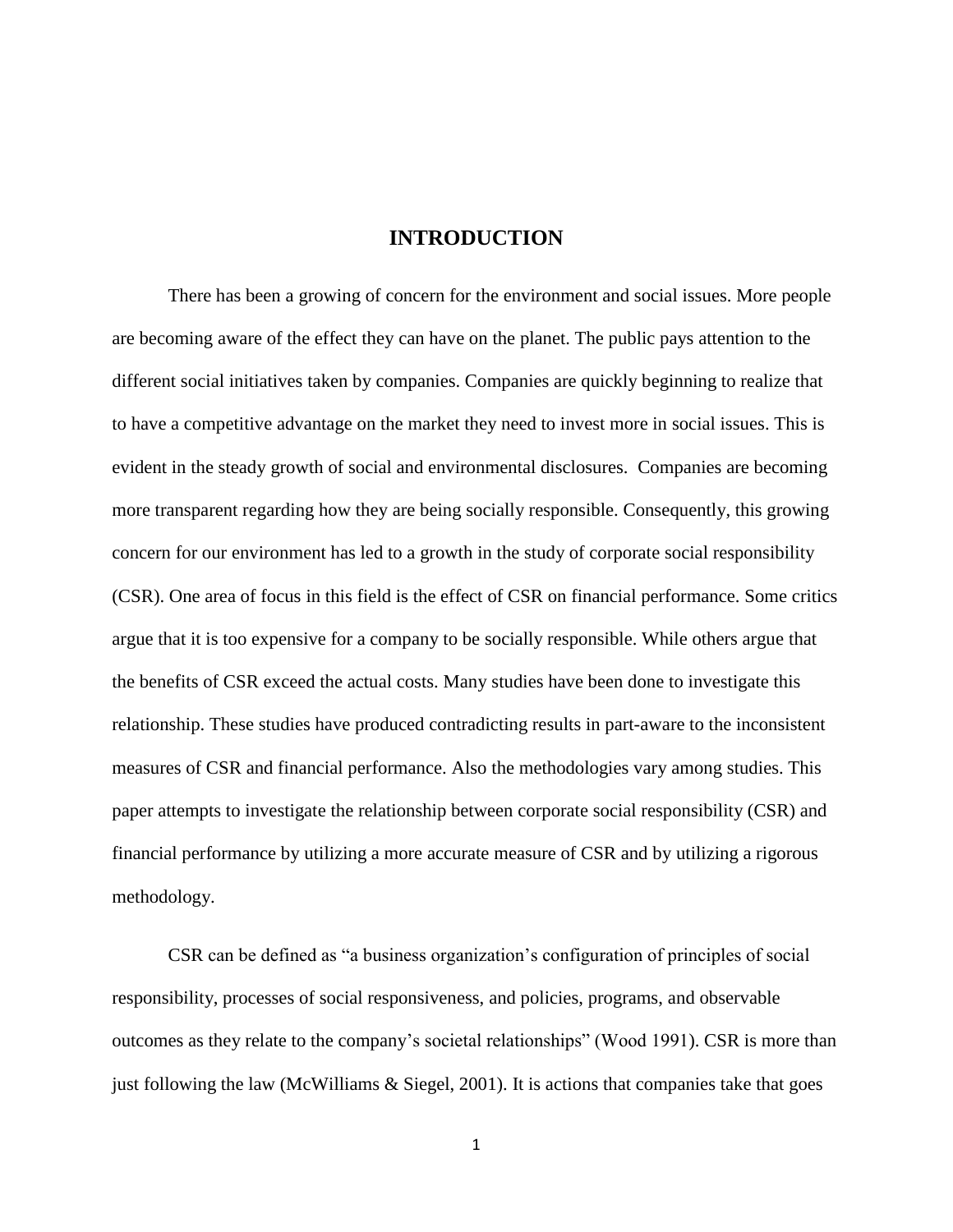beyond legal obligations. For CSR to be effective companies need to tie CSR principles with their objectives and it is important for the workers of the company to be committed to these principles.

Corporations have been devoting their time and money to all sorts of philanthropy issues. Each corporation differs in their focus on specific social initiatives. Wang and Tuttle (2014) argue that benefits of high corporate social activities are greater for managers who want to establish long-term credibility than they are for managers with short-term goals. This is partly due to the fact that long-term management can better afford to incur high costs related to corporate social responsibility activities as they anticipate future profits. This reasoning suggests that corporate social responsibility does not directly affect financial performance. It directly affects an investor's perception of managers' credibility. An investor's perception of a manager is important when evaluating financial disclosures. Based on the results of their study, they found that corporate social responsibility performance influence an investors' perception of the amount of bias in management earnings reports. This paper investigates past findings, such as this one, of the relationship between CSR and financial performance. Using these past findings, a model was formed to test the relationship and to come to a conclusion that could contribute to the field of CSR.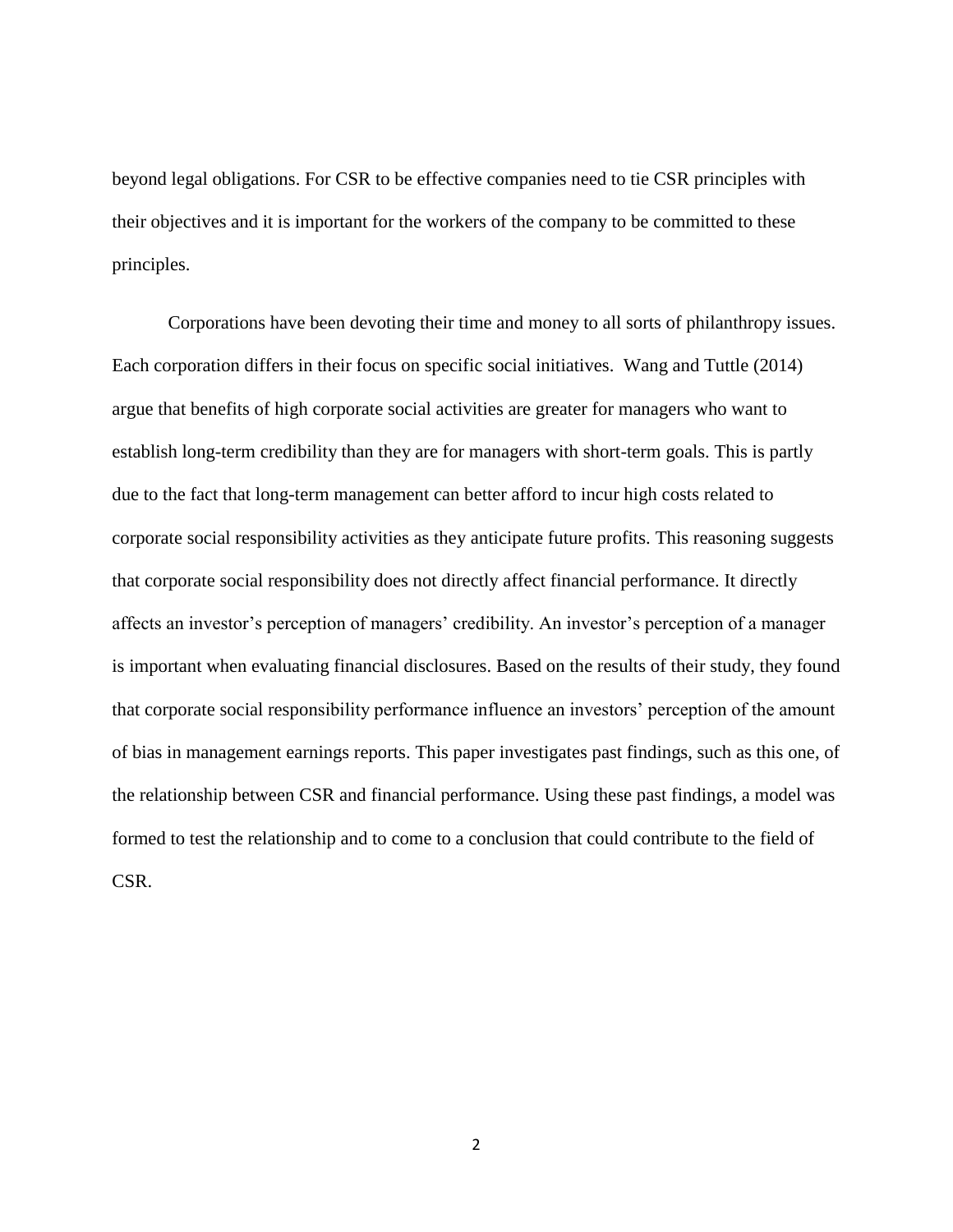## **LITERATURE REVIEW**

<span id="page-9-0"></span>Even though CSR has been researched extensively, some results are inconsistent. Critics of the value of CSR argue that a company does not have the ability to influence social issues and thus should not waste resources. According to Friedman (1970), a company has only one goal which is to increase profit. That is a company's only responsibility. He believes that social issues should be addressed by the government. The agent, management of a company, has an obligation to serve the interest of the principal, the shareholders. Friedman argues that if a company invests in social issues it will take money away from the principal.

On the other hand, there are many studies that show the benefits to adopting CSR principles. Some studies show evidence of how CSR initiatives play an important role in increasing a company's value. Although companies are not solely responsible for addressing social issues, the power that companies have could lead to a positive impact in the world. Also even though companies incur costs associated with being socially responsible, researchers argue that these costs are minimal and short term. The benefits that have been identified as a result of a company being socially responsible are long term in nature.

It could be argued that a company does not only have the interest of the shareholders to uphold, but also the interest of people who are impacted by the actions of the company. That is why companies are focusing more on the needs of their stakeholders. In their assessment of corporate social responsibility, Peloza and Papania (2008) argue that "When managers respond to issues of concern among salient stakeholders –those stakeholders who possess the ability to impact the reputation and operations of the company –improved financial performance is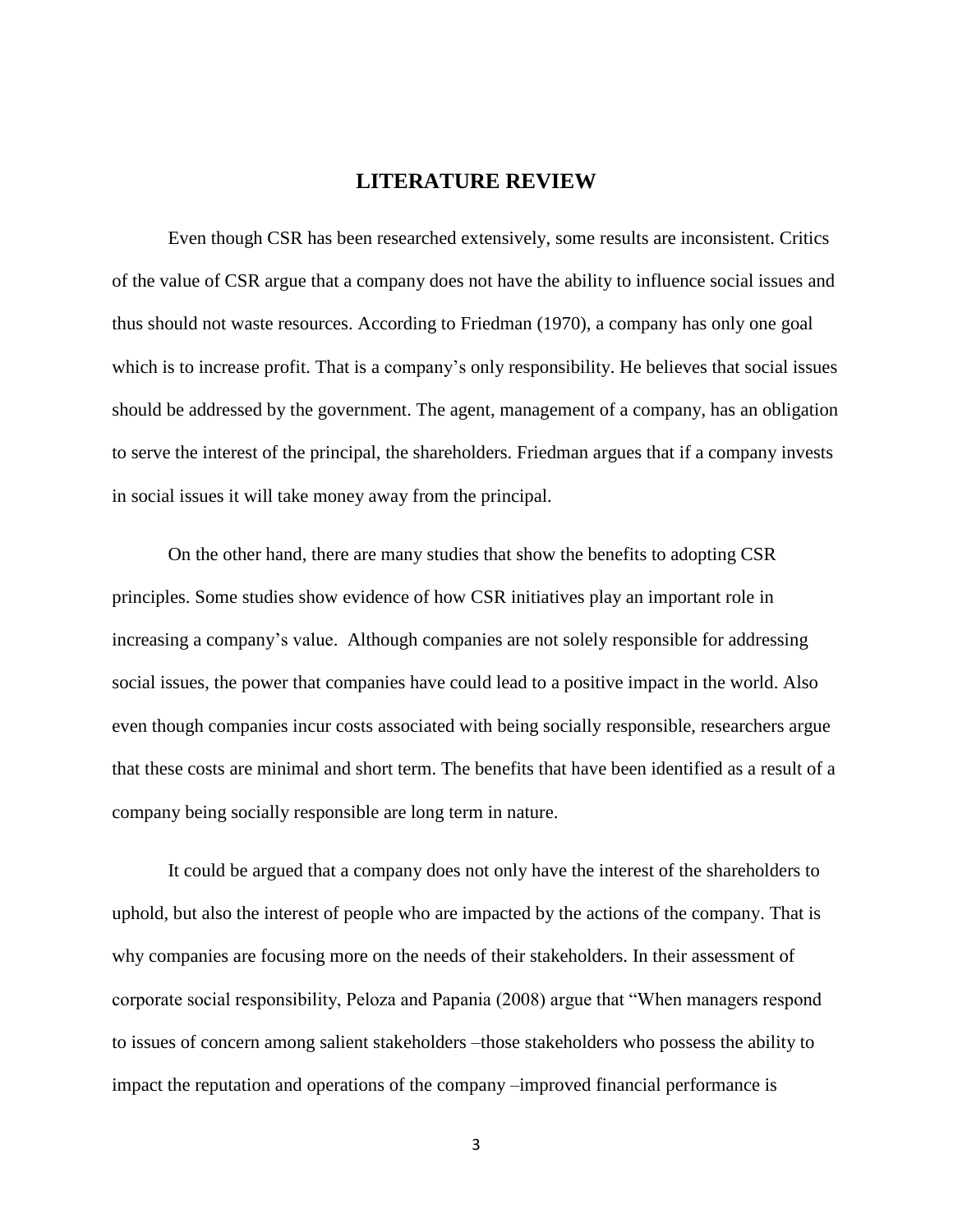expected to follow" (p. 170). By fulfilling stakeholder needs, a company can create a competitive advantage. According to Turker (2009), a company has four stakeholders. The first stakeholders include the society. Companies have an obligation to make sure that they are not harming the environment of the society. The second stakeholders are the employees. A company has an obligation to make sure that their employees are safe and content. The third set of stakeholders are the customers. The final stakeholders are the government in which companies need to make sure they abide by their rules. A company that incorporates CSR can have an effect on all of its stakeholders and can yield benefits. Prior studies contain empirical evidence of a positive relationship between CSR and employee productivity, reputation, customer loyalty, competitiveness, and company's share price.

Turban and Greening (1997), asserted that an increase in the ability of a company to attract and to retain employees is a benefit of CSR. Their results indicated that "companies higher in corporate social performance (CSR) have more positive reputations and more attractive employers than companies lower in CSR. Such results suggest that potential applicants are aware of companies' corporate social performance and that those with more positive ratings may have competitive advantages because they attract more potential applicants than companies with lower CSR ratings" (p. 666). The competitive advantages that relate to attracting more potential applicants include a lower turnover rate and lower training costs.

Companies that practice CSR can also experience an increase in employee productivity, morale, and job satisfaction. According to Valentine, S., & Fleischman, G. (2008) "management should consider invigorating the ethical focus and culture of the organization with ethics codes,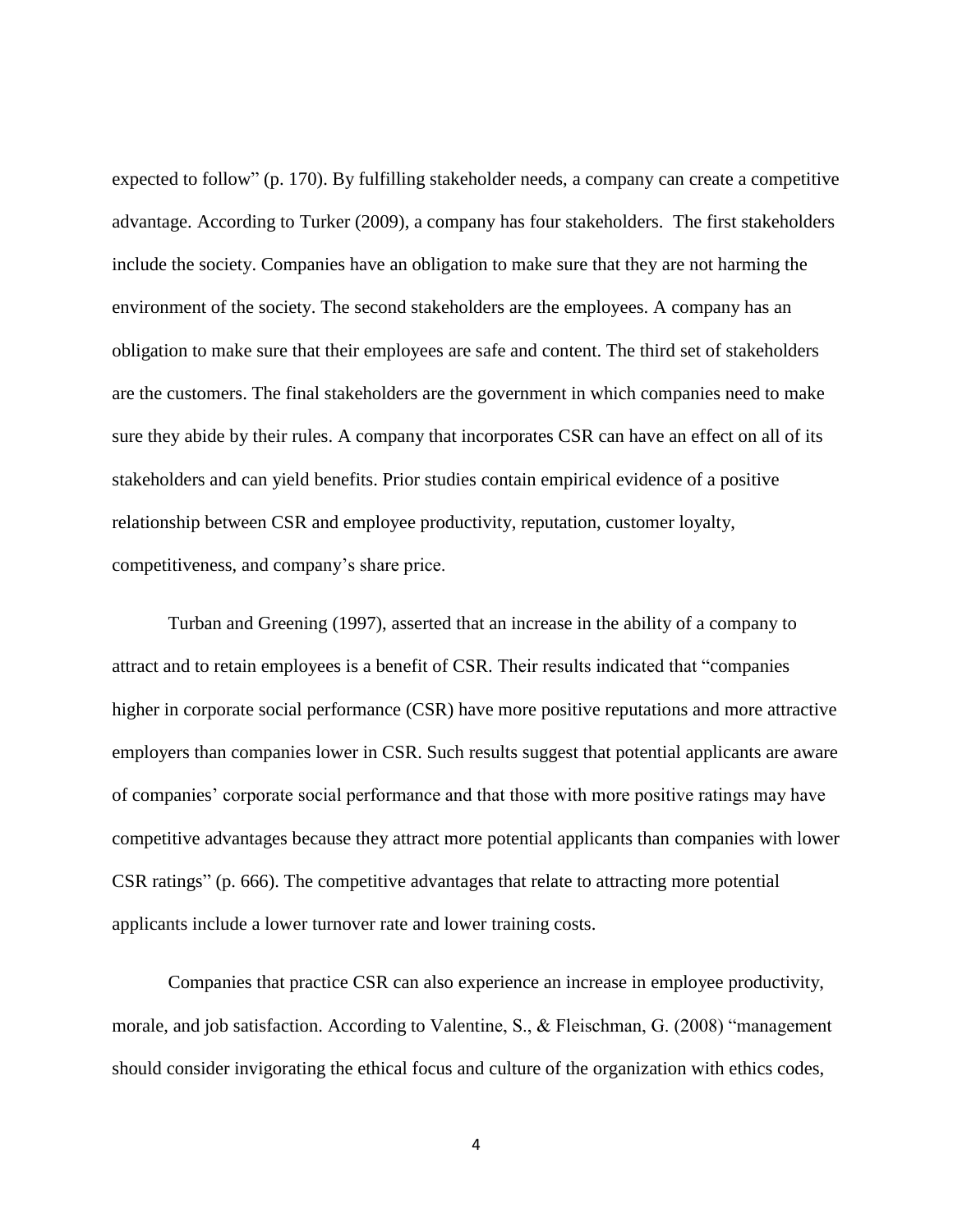training, and CSR activity, which might prompt more positive beliefs about the company, as well as the immediate work context and culture" (p.167). Based on a survey that they did, they realized that there is a positive relationship between CSR and employee job satisfaction. A company that is practicing CSR may adopt policies that improve working conditions and labor practices. An employee who is working under good conditions will be more satisfied and their productivity will increase. The increase in employees' attitude and productivity will contribute to a company's profitability. A company that is socially responsible can also experience increases in its positive reputation and social identity theory states that employees are more likely to want to be a part of these types of companies (Peterson, 2004).

Investors often use additional cues, such as information about a company's corporate social performance, to determine a management's credibility. Due to recent scandals, it is sometimes hard for investors to entirely trust companies' financial disclosures. Corporate social responsibility does not only influence an investor's assessment of financial disclosure, but it also influences the price that they are willing to pay for a company's stock. An investor will trust a company's financial disclosure if they believe it to be unbiased and accurate. That is often hard to observe. Nearly 40% of investors question the credibility of management earnings (Wang, 2014). Investors have to rely on the management's reputation for issuing accurate and unbiased financial disclosures. Corporate social responsibility performance is part of a company's reputation that gives investors an overall impression that managers are competent and trustworthy. Social initiatives also are effective marketing tools. It is strategic for a company to invest in social activities because it can bring forth consumers' positive product and brand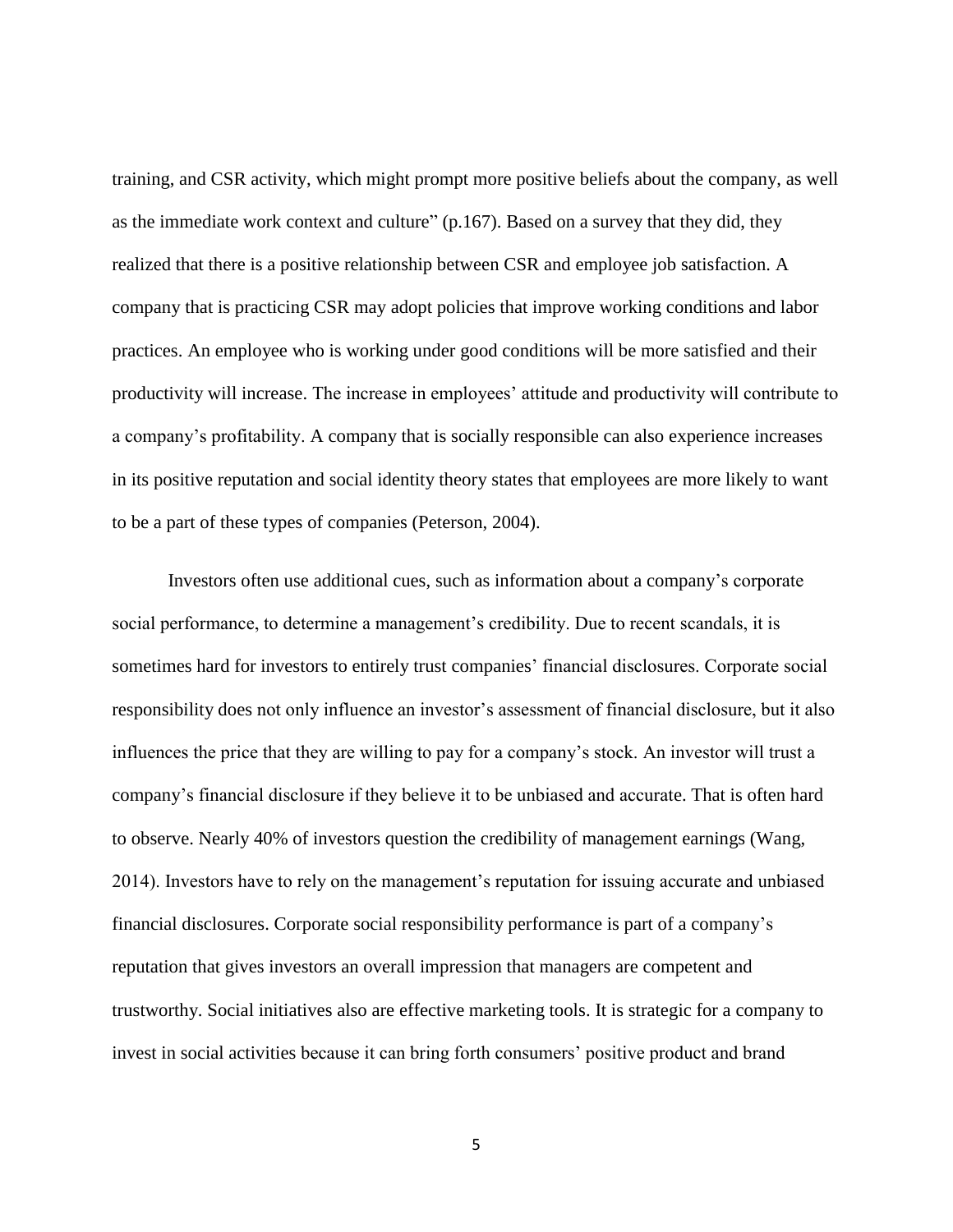evaluations, choice, and brand recommendations. A company's reputation is very important and the type of social activities a company participates in can affect its reputation.

Another important research finding comes from Byus, Deis, and Ouyang (2010) in which they focused on the association between corporate social responsibility and various measures of company financial performance. The measurement used to assess corporate social responsibility is the Dow Jones Sustainability Index (DJSI). They collected nine years of data from 240 companies who have adopted the DJSI criteria. They also did a matched sample test in which 120 DJSI American companies were matched with 120 non-DJSI American companies based on industry, year, and size for nine years. The DJSI measures were regressed against measures of financial and market value performance. Five regression models were used to come to a conclusion. The data indicate that there are operational (income statement) effects and long-term strategic (balance sheet) effects between and among DJSI companies. What was found in this research is that DJSI companies have a higher gross profit margin and higher return on assets than non-DJSI companies. Based on the results, there is a positive relationship between a company's financial performance and a company's adoption of the DJSI criteria. The DJSI companies researched have higher profits and ROAs than the non-DJSI companies. The research suggests that the higher profits may have resulted from the willingness of customers to pay a higher per unit price or from lower costs to produce the good or service. Also they suggest that the higher ROAs possibly come from customer loyalty, brand name, or trust.

McGuire, Sundgren, and Schneeweis (1998) not only looked at the relationship between corporate social responsibility and company financial performance in terms of accounting- and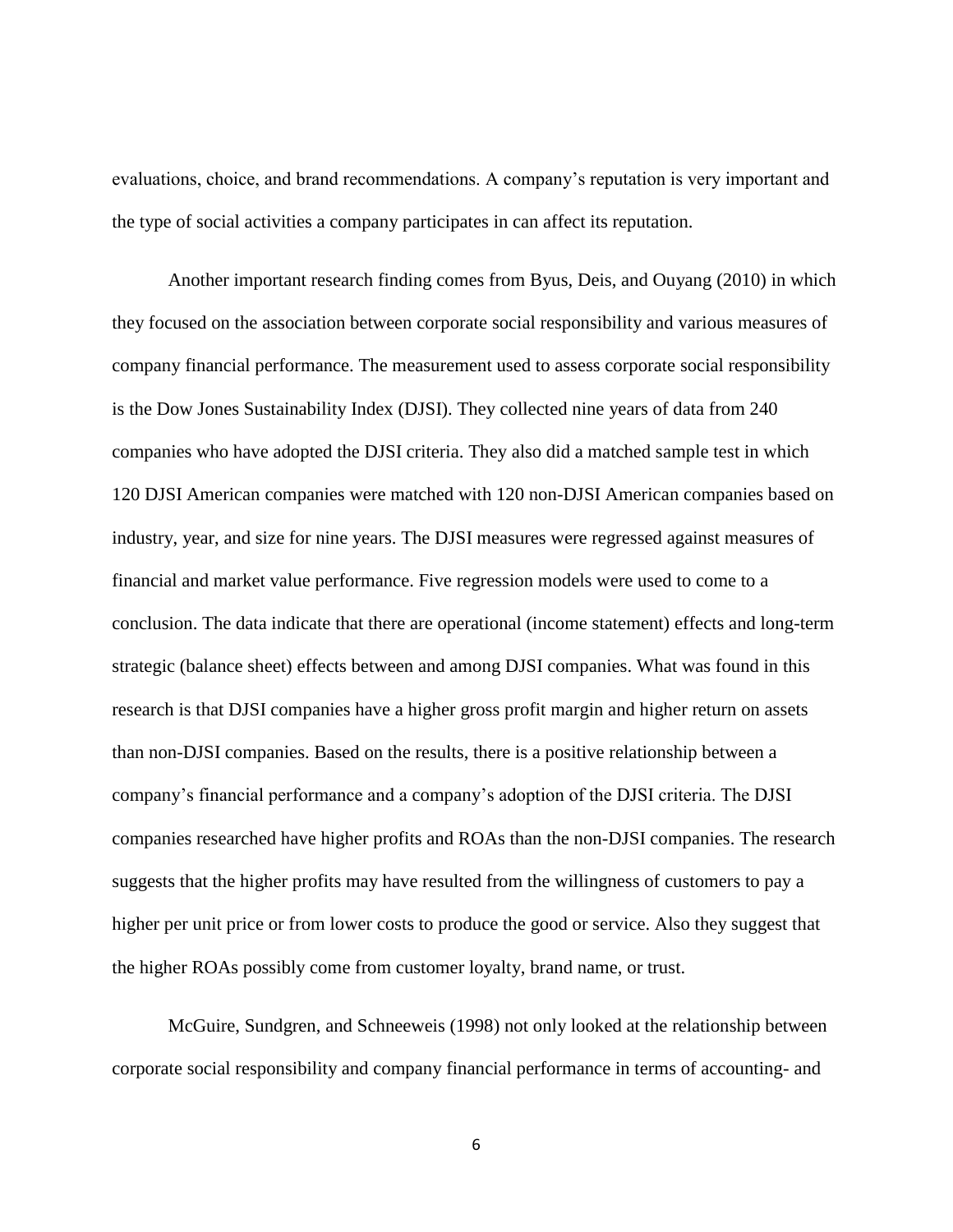stock-market-based measures, but they also explored the link in terms of risk. They argued that low levels of social responsibility may increase a company's financial risk. Investors may consider a company with low social activities as a riskier investment because they see management skills at the company as low and they may also anticipate an increase in company costs. This perception of low social responsibility will cause a company's cost of capital to be volatile. In contrast, a high degree of corporate social responsibility may decrease financial risk as the result of more stable relations with the government and the financial community. Also, it may result in a lower percentage of total debt to total assets. The impact of social responsibility on measures of a company's systematic risk may, however, be minimal, since most events affecting a company's level of social responsibility do not systematically affect all other companies in the marketplace. They also argue that a company with relatively high past financial performance may be more willing to undertake socially responsible actions. In this article, financial performance variables were averaged over two periods. The research resulted in an insignificant correlation between social responsibility and stock-market-based measures of performance. However, the accounting-based measures used for performance were found significantly correlated with corporate social responsibility. The accounting- and stock-marketbased risk measures tend to be negatively associated with social responsibility. They also ran regression analysis. Based on the results, accounting-based performance had a higher explanatory value than stock-market performance. Accounting risk variables also appeared to produce a better explanatory model than stock-market risk variables.

Previous studies have yielded mixed results regarding the relationships between corporate social responsibility and measures of company performance. These differences may derive from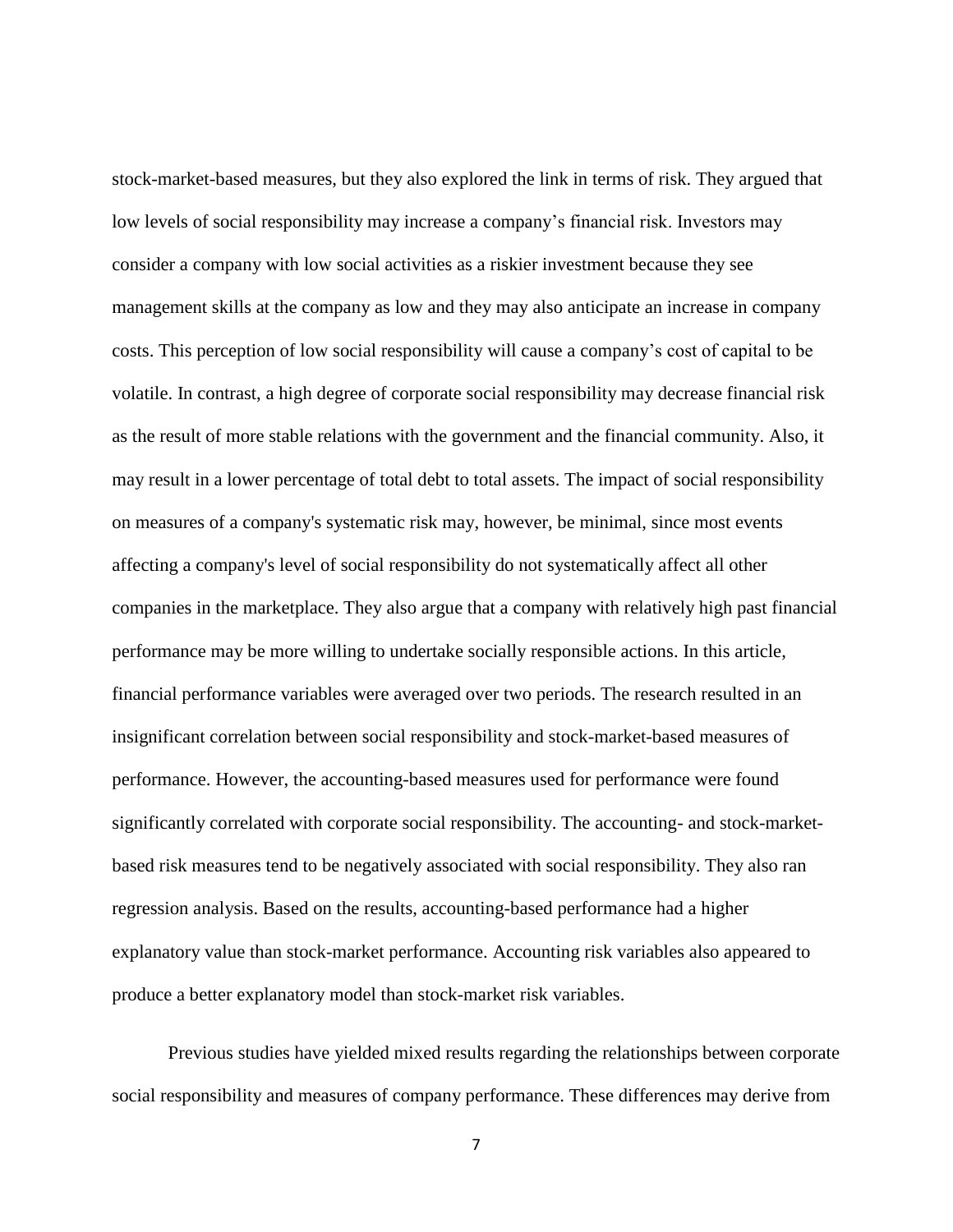different financial measures. Stock-market based measures of return have reported mixed results and accounting-based performance measures have generally found positive results. Market returns are considered better than accounting-based measures because they are less susceptible to differential accounting procedures and managerial manipulation. Market returns represent investors' evaluations of a company's ability to generate future economic earnings rather than past performance. Accounting performance should be adjusted for risk, industry characteristics, and other variables.

Lin, Yang, and Liou (2009) raised an issue concerning studies of corporate social responsibility's effect on business performance. They suggest that some researchers use models that are not reliable because these researchers omit important variable that have shown to have an impact on profitability. Research and development investment is a variable that should be included. R&D costs are important because they have a strong positive long-term impact on profitability. R&D is considered technical capital because it results in increase knowledge that can help raise future capital. Also including CSR as an integral part of business strategy is highly beneficial in terms of CSR evaluation and measurement, and determining its impact on profit. This research looks at a sample of the top 1000 Taiwanese companies taken from the Common Wealth Magazine between 2002-2004 who have R&D expenditures and participate in charitable expenditures. To choose among these companies and to reduce bias, they set up three criteria: listed on the Taiwan stock exchange market for more than three years, ranked within the top 200 Taiwanese manufacturing companies, and donated a minimum of NT\$2.5 million in 2003. Based on these criteria, 33 companies were selected. The donation ratio was chosen as a corporate social responsibility proxy variable. Return on Assets was chosen as the short-term variable for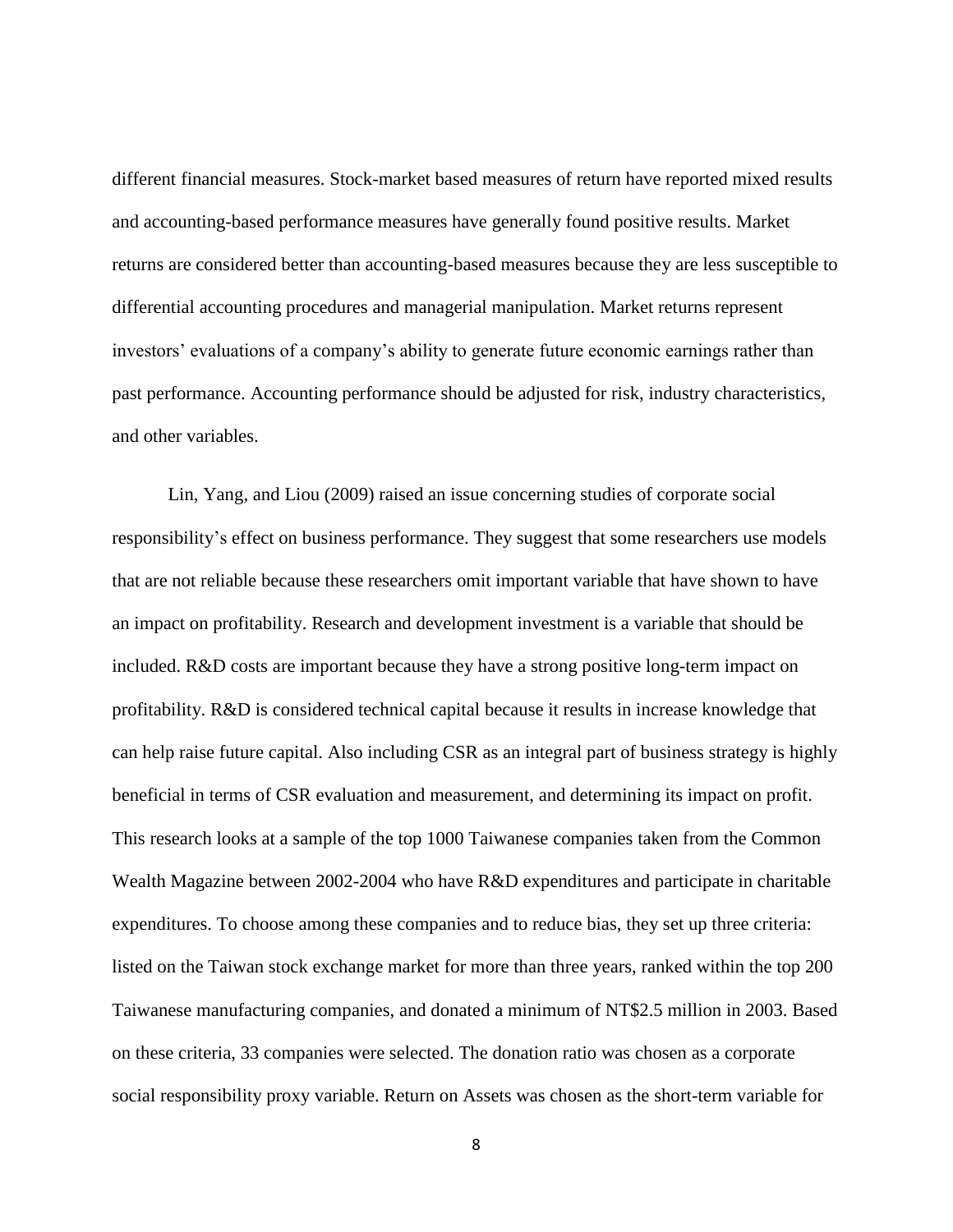the financial measurement. Then they created two simulated corporate social responsibility companies' portfolios based on manufacturing companies and non-manufacturing companies. They ran regression analyses to test the data in the short term. To measure the long-term effect, five financial variables were used: the Jensen measure, the amended Jensen measure, the Treynor measure, the Sharpe measure, and the MCV measure. The research indicate that the performance of the higher-CSR portfolio is better than lower-CSR portfolio in both the manufacturing industry and the non-manufacturing industry, but especially in the manufacturing industry. It implies that the more a company invests in CSR, the better is its Corporate Financial Performance (CFP) over the long term. After using the five specialized financial indicators to verify this phenomenon, they find that during the short-term period, the financial performance of observed companies with low R&D expenditure is worse, whereas the financial performance of companies with high R&D expenditures is better.

Another relevant study on the relationship between corporate social responsibility and financial performance comes from Aleksandra Lech (2013). In the article, corporate social responsibility is defined as "Voluntary environmental protection activities, philanthropy, involvement in social issues, and high employee standards." The study looks at both types of arguments and tries to find an explanation from the stakeholders' perspective. A test was run on the relationship between corporate social responsibility and economic performance of selected Polish companies. Based on empirical research, those who claim that a negative relationship between social responsibility and economic performance exists argue that a company's only social responsibility is to maximize the profits of its owners. Also social responsibility results in additional costs which can put a company at an economic disadvantage compared to other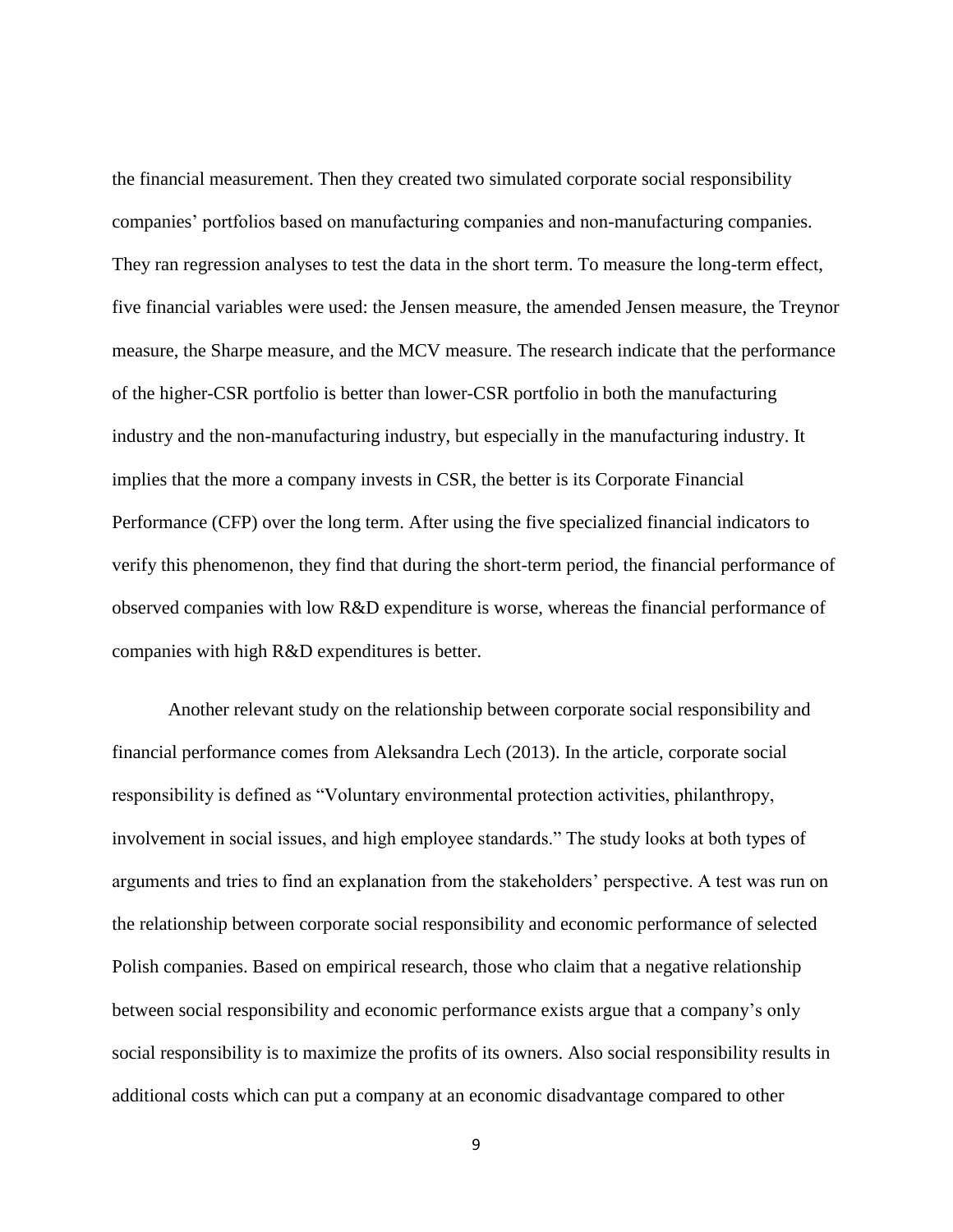companies. Those who support that a positive relationship between social responsibility and economic performance exists argue that a company is not only responsible to its owners but to all stakeholders. There are primary stakeholders and secondary stakeholders. Primary stakeholders are people who have a stake in the company and without their support the company would not exist. Primary stakeholders of a company include employees, shareholders, consumers, suppliers, and local communities. Secondary stakeholders have a stake in the company and affect the corporation, but are not essential to a company's survival. The author researched the relationship between social responsibility and financial performance by looking at the biggest Polish companies listed on the Warsaw Stock Exchange between 2010 through 2012. ROA and ROE were chosen as a measure of financial performance. Risk (debt/assets ratio), size (total assets and number of employees), and industry were control variables. To control for possible differences in financial performance among industries the author included dummy industries representing selected sectors: the Financial Sector and Energy Sector. The Respect Index was used as a corporate social responsibility measure. CSR is expressed by a dummy variable with value of 1 if a company is included in the Respect Index, and 0 if a company is not included. The result indicated no significant impact of CSR on ROA/ROE. Participation in the Respect Index is not statistically significant in determining the financial performance of Polish companies. However, the author identified some weaknesses in the study. First, most of the expenditures incurred by CSR initiatives are short-term, while most stakeholder reactions to these initiatives play out over the long term. Second, the Respect Index eliminates information about the types of corporate social responsibility activities being undertaken and, consequently, predicting where and how any benefits may occur. Finally, there needs to be a deeper study of control variables.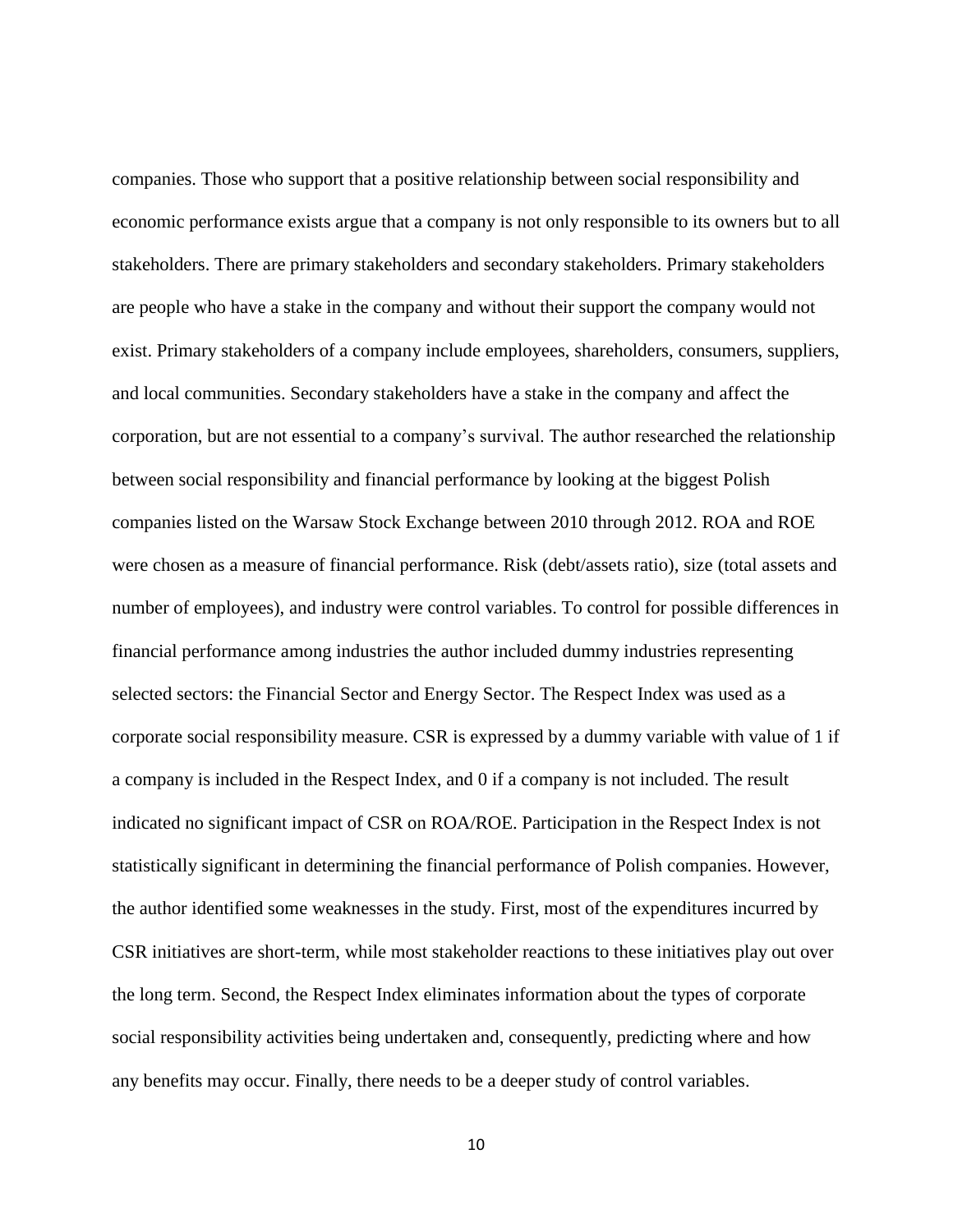#### **RESEARCH QUESTION AND HYPOTHESIS**

<span id="page-17-0"></span>This study's purpose is to add to the discussion on the relationship between CSR performance and financial performance. To be more precise, factors of CSR are being tested to determine what kind of affect it has on accounting and market financial performance in the longrun. This study has insights for managers, stakeholders, and future research. The increase in CSR initiatives suggests that managers believe that it has value. Therefore, this study investigates the effects of CSR on financial performance that can provide managers information to be used on business strategies. Even though there are many studies done on CSR and financial performance, this study is unique because it looks at the most recent years (2005-2014). This study divides financial performance into two types of measures: accounting and market-based. The sign of the relationship of these financial measures are being tested with CSR. The sign may imply negative, positive, or neutral associations. Based on the literature review, there seems to be more studies reporting a positive association between CSR and financial performance. Due to this fact, I hypothesize a positive association between CSR and the accounting measurement of financial performance:

*Hypothesis 1(a): return on assets (ROA) increases as CSR performance improves.*

*Hypothesis 1(b): return on equity (ROE) increases as CSR performance improves.*

Also, I hypothesize a positive association between CSR and the market-based measurements of financial performance.

*Hypothesis 2: future returns increase as CSR performance improves.*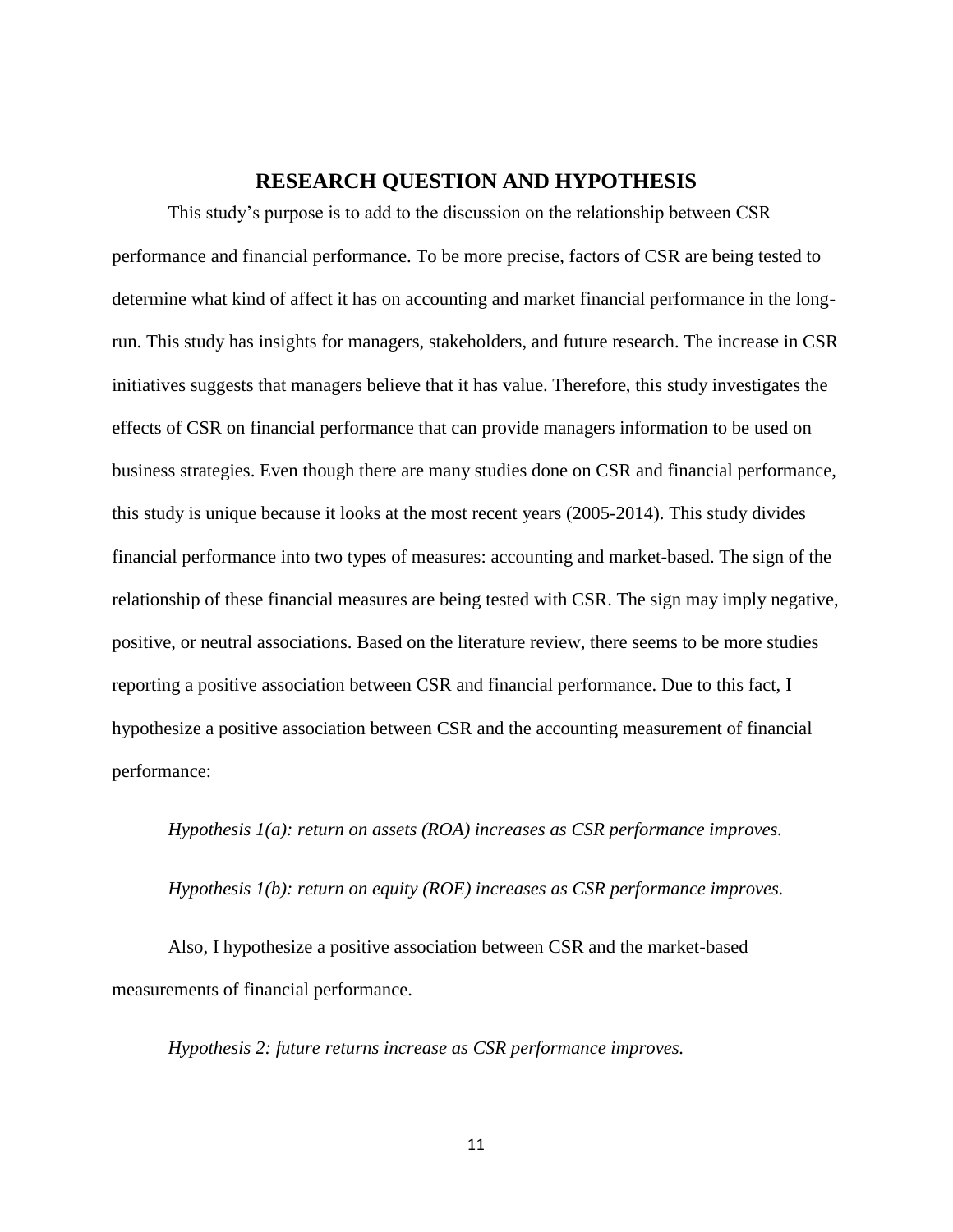## **MSCI ESG RATINGS**

<span id="page-18-0"></span>Social performance is the independent variable that is used to test the dependent variable. An inclusive, multidimensional CSR platform consists of three main groups which are environmental, social, and governance. Each group has their own specific CSR initiatives. The ESG ratings were used as a measurement for social performance. MSCI Ratings does a good job looking at both the internal and external factors of CSR. MSCI ESG Ratings are designed to satisfy the needs of investor's growing concern with ESG research and analysis. It allows investors to understand ESG risks and opportunities and to find ways to integrate these factors into constructing and managing their portfolio. ESG has become the criteria used in determining socially responsible investing. The ratings system are scores that indicate to investors how well a company has achieved its ESG practices. It is the first examination and ratings product that aims to offer an in-depth, integrated look at each of the three ESG components. By using a binary system, the company determines the ratings by looking at 7 attributes: diversity, environment, product, human rights, community, employee relationships, and governance. The database has a comprehensive assessment of each company's key ESG risks based on industry and geographic risk exposure. The companies that meet these attributes receives a 1. The companies receive a 0 if they do not meet these attributes. MSCI assess over a thousand data points across 37 ESG policies, programs, and performance. The company has collected 13 years of shareholder meeting results and data on 65,000 individual directors. The companies are rated on an AAA-CCC scale relative to the performance of their industry peers. Final scores of each component of ESG that contribute to the overall rating are reported. The companies' data sources include over 100 specialized datasets (government, NGO, models), company disclosure (10-K, sustainability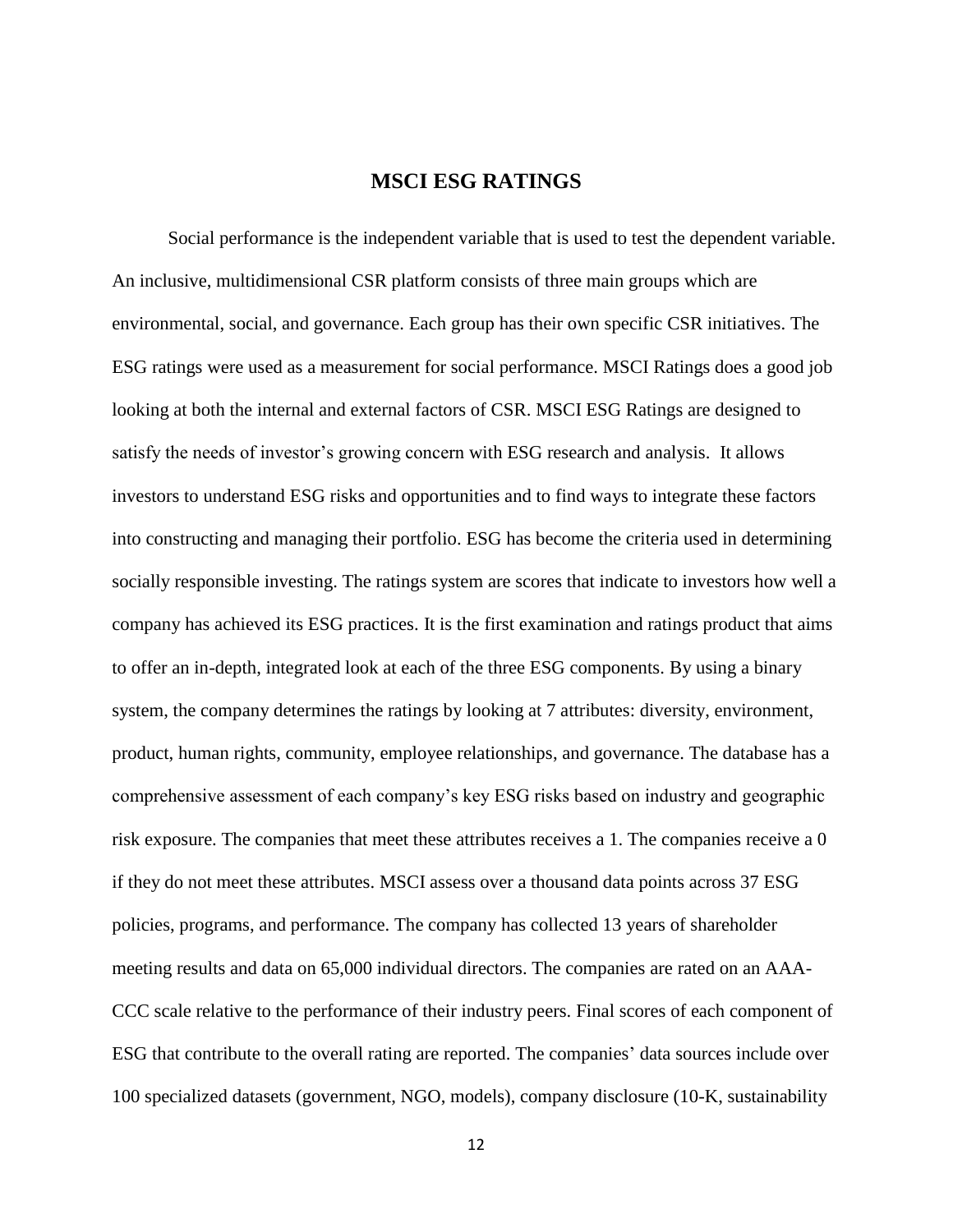report, proxy report), and over 1600 media sources that are monitored daily. When new information appear on a company it is reflected in the report within a week and efforts are made to re-rate that company. Each company goes through a rigorous review at least annually. More details on the environment, social, and governance groups are described below:

#### <span id="page-19-0"></span>**Environment**

The environmental factor is concerned with a company's effort to change the threat of climate change, depletion of resources, hazardous waste, nuclear energy, pollution prevention, and recycling. To be sustainable companies have to make the initiative to minimize the environmental footprint of its operations. An example of a company with an environmental sustainability focus is eBay. EBay makes it possible for people to exchange and reuse products. It could be seen as a form of recycling. It helps reduce the amount of products that end up in the trash. Also the company focuses on green supply chain management. It partners up with the United States Postal Service (USPS) to create a co-branded line of environmentally friendly Priority Mail packaging. The company is continually keeping a focus on environmental sustainability.

#### <span id="page-19-1"></span>**Social**

A company's attractiveness as an investment is also dependent on the social factor of labor/hiring practices, reputational issues, diversity, human rights, consumer protection, animal welfare, etc. A company has to make a conscious effort to better the community. Companies can accomplish that by making a contribution or donating a percentage of revenues to community projects. These type of initiatives can help bring the community together. Companies could also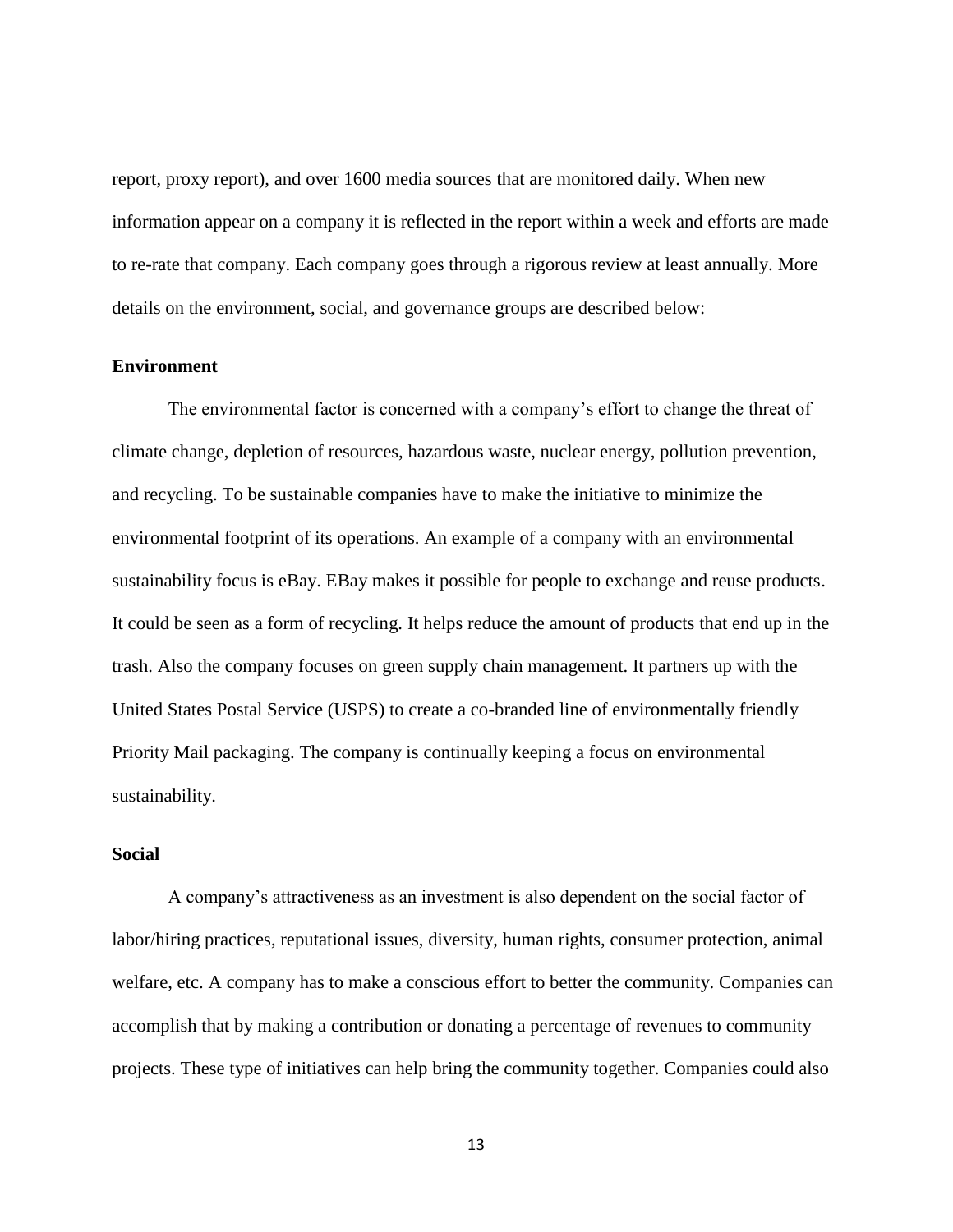partner up with non-profit organizations to help battle an issue. An example of social initiatives is TOMS' one for one. Their goal of this initiative is to improve lives. With every product purchase, the company helps a person in need. The company helps provide shoes, sight, water, safe birth and bullying prevention services to people in need. The company partners up with nonprofit humanitarian organizations to provide services.

Companies who value human right have initiatives that is made to keep communication between employees, customers, and mangers transparent. Those companies go out of their way to make sure that right such as privacy and fairness is not infringed upon. It is important for a company to have good relations with its employees. Ways to help facilitate that include having good union relations, strong health programs, and strong benefit programs. Diversity initiatives include ways to broaden the gender and race populations of the company.

#### <span id="page-20-0"></span>**Governance**

Corporate governance covers the area of exploration into the rights and duties of the management of a company which include its board, shareholders, and other stakeholders. The management of a company are required to be transparent and trustworthy with its practices. Governance is an important part of CSR because it relates to providing comprehensive and excellent CSR reports. In order for stakeholders to know about a company's CSR initiatives it needs to be reported. If it is not reported for the public to see then it might not have an effect on financial performance. Because of this, appropriate governance in CSR reporting is an essential part of an effective CSR program.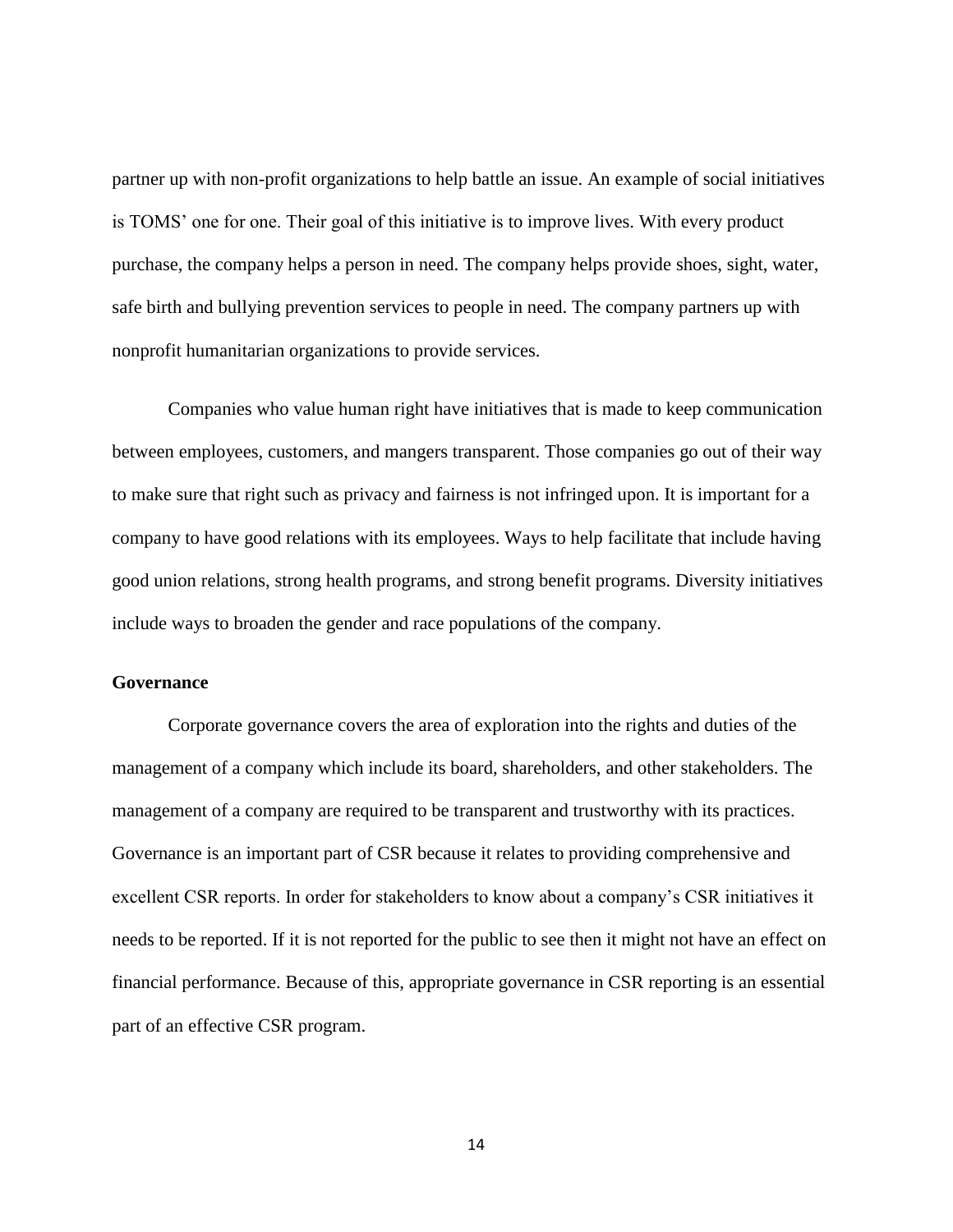## **DATA AND SAMPLE**

<span id="page-21-0"></span>Financial performance is the primary construct being studied. These measurements were divided into two groups: accounting and market-based. The accounting financial measurements that were used are return on assets (ROA) and return on equity (ROE). The market-based financial performance that were used are the percentage of market value and the percentage change in stock price. These financial ratios were collected over the period of 2005 to 2014 for each company. COMPUSTAT was the database that was used to get the financial data needed to calculate these ratios. COMPUSTAT has finance information on active and inactive global companies throughout the world. The database was established in 1962. It was made to be used by different investors and institutions to extract information from companies that facilitate transparency. COMPUSTAT was also used to collect data for some of the independent variables.

To be included in this study, sample firms had to meet the following criteria:

- 1. They had to be listed in the S&P 500 between the years of 2005-2014
- 2. They had to be listed in the ESG ratings of Environmental, Social, and Governance
- 3. The data had to have data available in COMPUSTAT

The sample base had 3665 observations that met all three criteria. Table 17 reports summary statistics for the sample.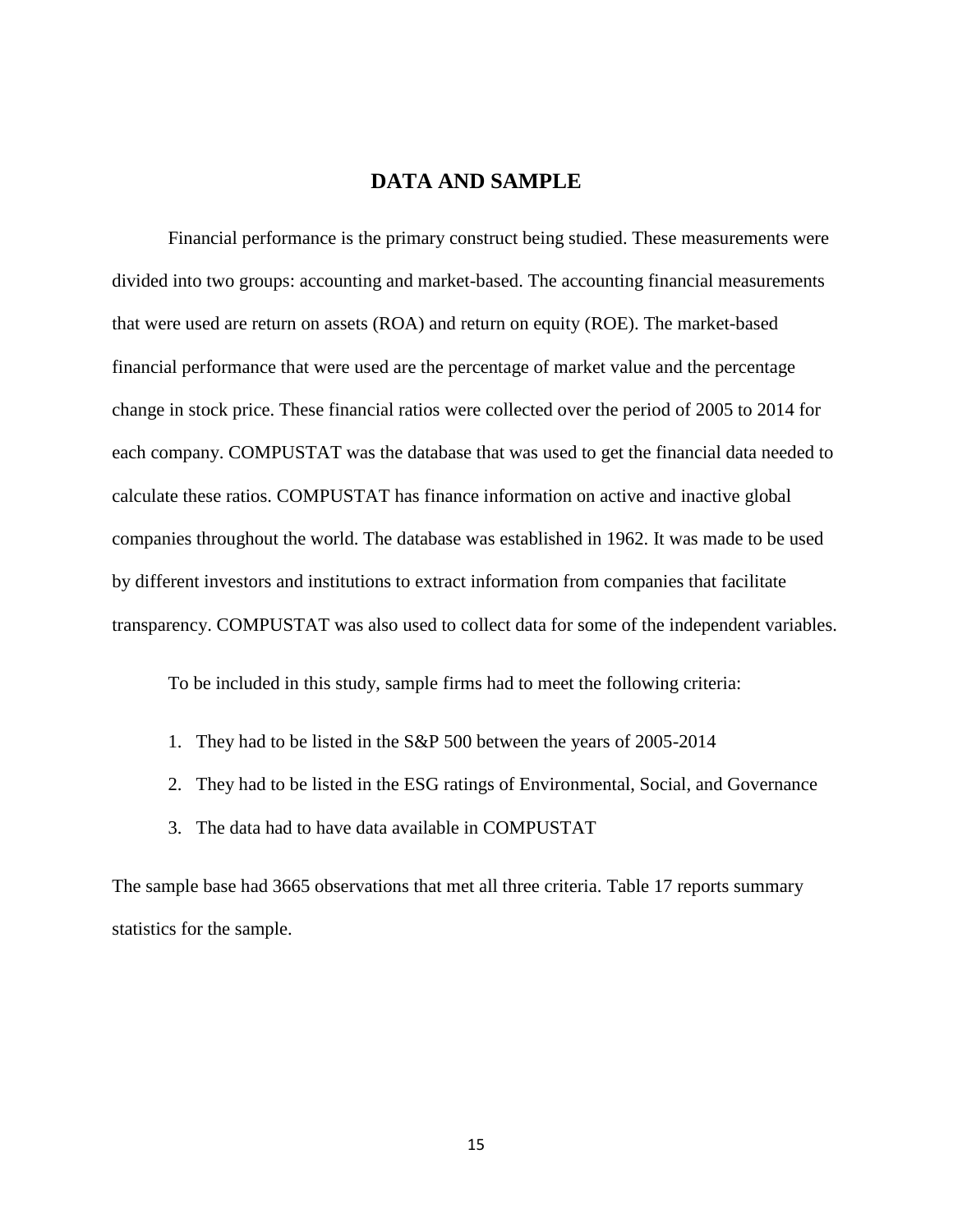## **PRELIMINARY EMPIRICAL MODEL**

<span id="page-22-0"></span>This research draws from past research on CSR and corporate financial performance to develop and test an empirical model that examines how a corporation's CSR efforts may be related to its financial performance. Conceptually, the preliminary model includes determinants that were found significant in the meta-analysis work of Capon, Farley, and Hoenig (1990) and then includes a CSR construct that generate test variables in the empirical model. These determinants are strategy, organization, competitive environment, and social performance. Certain ratios are used in the regression model to represent each of these determinants. In order to produce an accurate and constant result for the dependent variable, these variables are controlled for. They are used as independent variable for the regression model. All of the information was taken in the COMPUSTAT database in order to make accurate calculations. Thus, the conceptual model is:

*Corporate financial performance = f (Strategy, Organization, Competitive Environment, Social performance)*

#### <span id="page-22-1"></span>**Strategy**

Certain strategies that a company adopt have the ability of enhancing financial performance. According to past empirical research, the strategies that enhance a company's performance are growth, low capital investment, company advertising, market share and R&D, product and service quality, vertical integration, corporate social responsibility, and lower levels of debt and less diversification. For this particular determinant, the percentage of R & D expenditure and the percentage of advertising expense was used.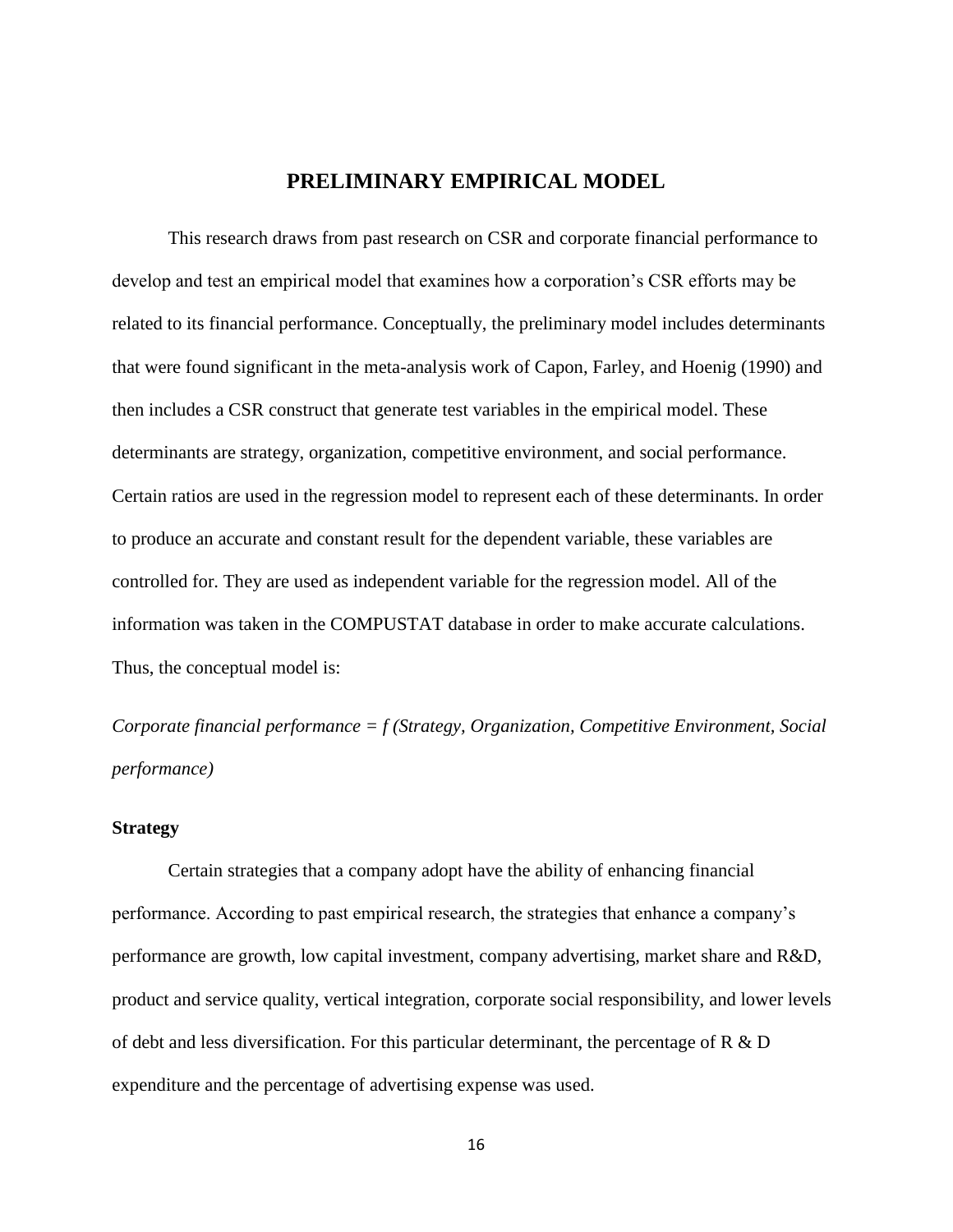#### <span id="page-23-0"></span>**Organization**

A company's organization is also an important determinant of financial performance. The only organization variable that has been thoroughly researched and that has been identified as having an impact on performance is capacity utilization. It has been shown that capacity utilization is positively related to a company's financial performance. The variables that was used for this particular determinant was total assets, long-term debt, long-term debt to total asset ratio, number of institutional investors, percentage outstanding stock hold by institutional investors, and capacity utilization (fixed asset turnover ratio).

#### <span id="page-23-1"></span>**Competitive environment**

The environment that a company's industry is in could affect its financial performance. Industry concentration, industry growth, industry capital investment, industry size, industry advertising, industry minimum efficient scale, industry geographic dispersion, industry barriers to entry, and industry economies of scale all can play a role of increasing a company's financial performance. Most of these factors help protect companies in certain industries by preventing new competitors from coming in. The factors that can negatively impact a company's financial performance are industry imports and exports (Capon, Farley, and Hoenig 1990). For the regression analysis, industry of the firm will be controlled by using industry fixed effects based on 2-digit SIC codes. Using fixed effects for this model is considered better than constructing industry-wide variables.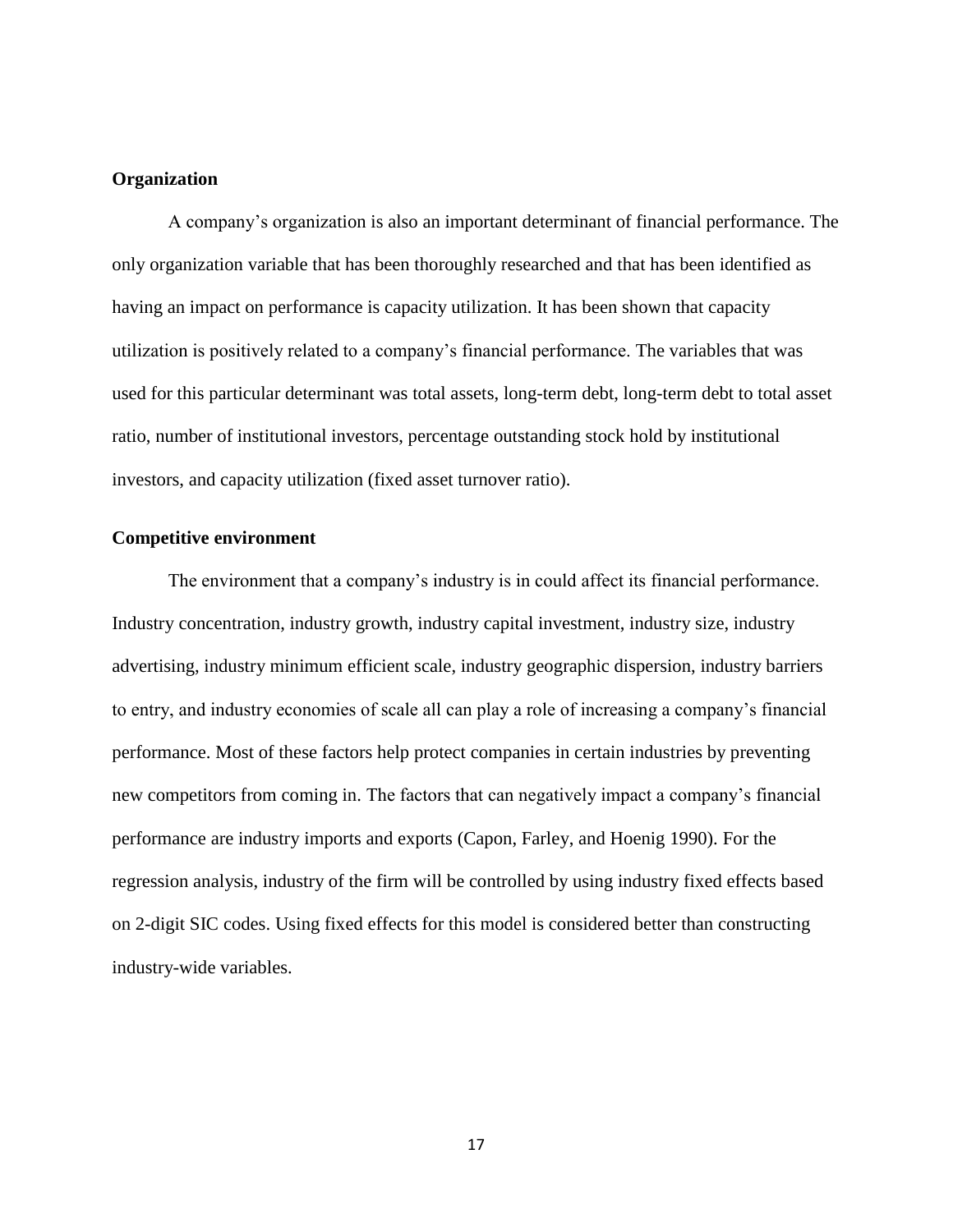## <span id="page-24-0"></span>**Social performance**

This paper focus is to prove that the social performance variable positively impacts a company's financial performance. As mentioned before the MSCI ESG Ratings of each company in the S & P 500 over the years 2005-2014 will be used in the regression model. The regression will be run on the environmental, social, governance, and the ESG overview section of the rating system. The main goal is to find out if the social performance measure have a significant impact on the accounting and market-based financial measures.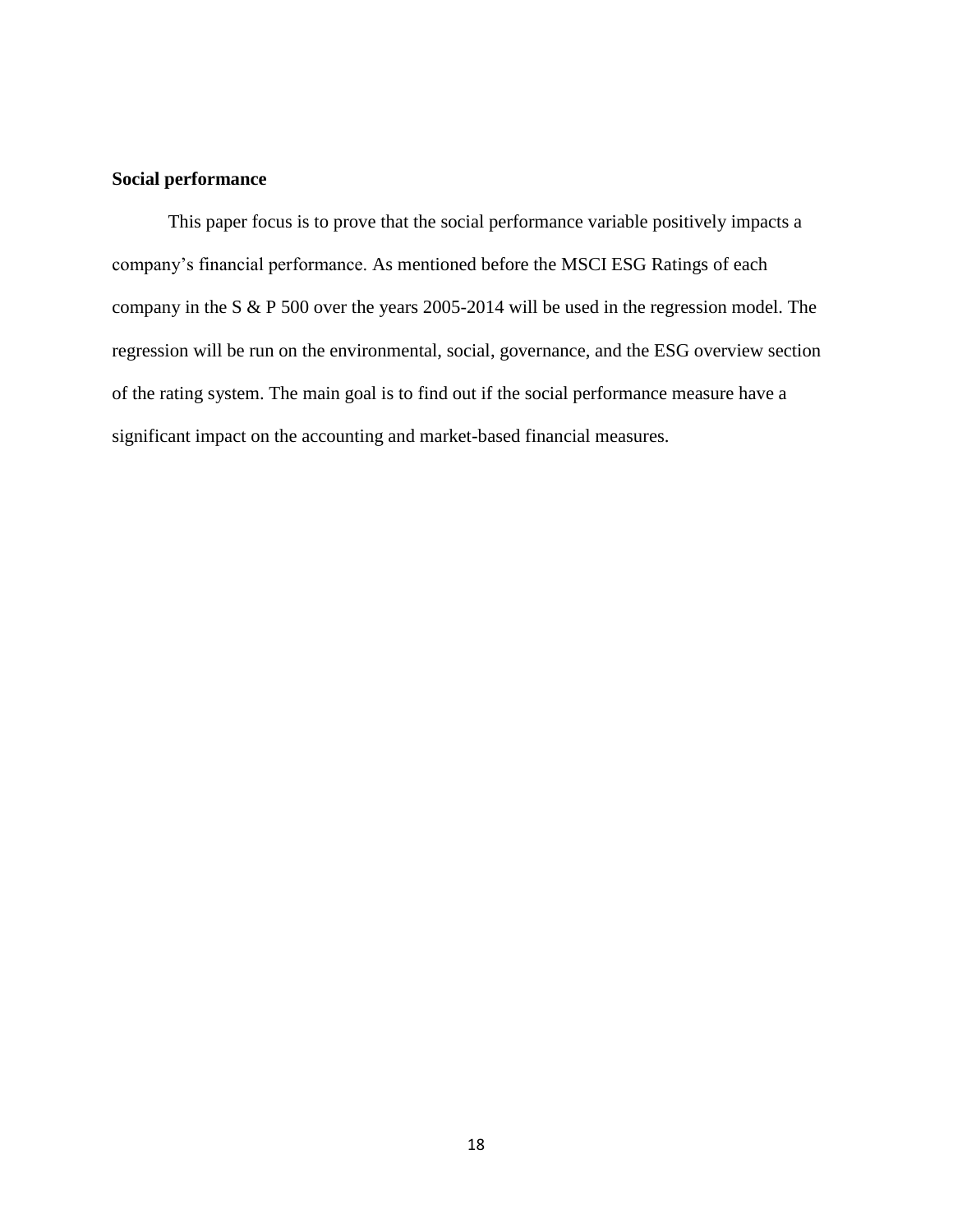## **ANALYSIS AND RESULTS**

<span id="page-25-0"></span>Multiple regression analysis was used to test the hypotheses. The primary concern was to identify whether, consistent with significant results from the model, social performance effected financial performance. This relationship was tested by using companies in the S&P 500 between the years 2005-2014. ROA and ROE was the accounting measurement used as the dependent variable. Return on market value and return on price was the market-based measurement used as the dependent variable. Several factors were used to control the results for the dependent variables. These factors were included along with the social performance measurement as the independent variables. The regression included year fixed effects.

In table 1 on Appendix A, it appears that ESG Overview is positively related to ROA. The coefficient is 0.04 and is statistically significant at the 0.01 level. In table 2, it appears that Environmental is not significant at conventional significance levels. The coefficient is 0.0129. However, the 0.1030 p-value is only slightly lower from the 0.1 level. In table 3, it appears that Social is positively related to ROA. The coefficient is 0.0254 and is statistically significant at the 0.01 level. In table 4, it appears Governance is positively related to ROA. The coefficient is 0.0351 and is statistically significant at the 0.10 level. These estimates, provide strong support for *Hypothesis 1(a)*. In other words, CSR performance positively affects ROA.

In table 5, it appears that ESG Overview is positively related to ROE. The coefficient is 1.0218 and is statistically significant at the 0.10 level. In table 6, it appears that Environmental is positively related to ROE. The coefficient is 0.7839 and is statistically significant at the 0.10 level. In table 7, the coefficient of 0.5432 suggests that Social is positively related to ROE.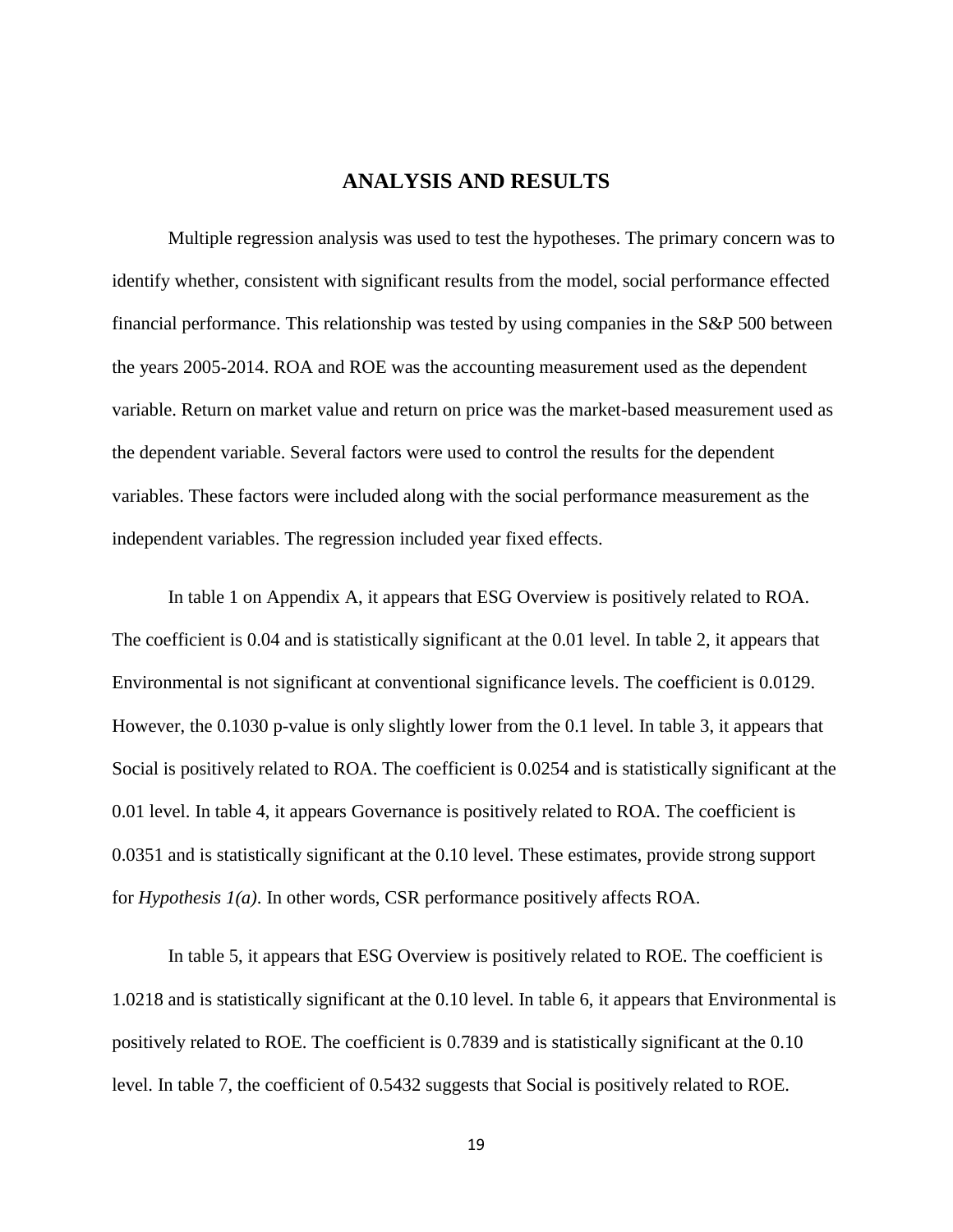However, the p-value of 0.2200 is not significant at conventional significance levels. In table 8, it appears Governance is positively related to ROE. The coefficient is 1.8577 and is significant marginally at 0.10 level. These estimates, provide strong support for *Hypothesis 1(b).* In other words, CSR performance positively affects ROE.

In table 9, it appears that ESG Overview is negatively related to percent return on market value. The coefficient is -1.5038 and is statistically significant at the 0.05 level. In table 10, the coefficient of -0.1047 suggests that Environmental is negatively related to percent return on market value. However, the p-value of 0.1610 is not significant at conventional significance levels. In table 11, the coefficient of -0.6504 suggests that Social is negatively related to percent return on market value. However, the p-value of 0.1720 is not significant at conventional significance levels. In table 12, it appears that Governance is negatively related to percent return on market value. The coefficient is -8.6929 and is statistically significant at the 0.01 level. These estimates, provide strong support for *Hypothesis 2.* 

In table 13, it appears that ESG Overview is negatively related to percent return on price. The coefficient is -0.6018 and is statistically significant at the 0.01level. In table 14, the coefficient of -0.0240 suggests that Environmental is negatively related to percent return on price. However, the p-value of 0.7890 is not significant at conventional significance levels. In table 15, the coefficient of -0.2812 suggests that Social is negatively related to percent return on price. However, the p-value of 0.1170 is not significant at conventional significance levels. In table 16, it appears that Governance is negatively related to percent return on price. The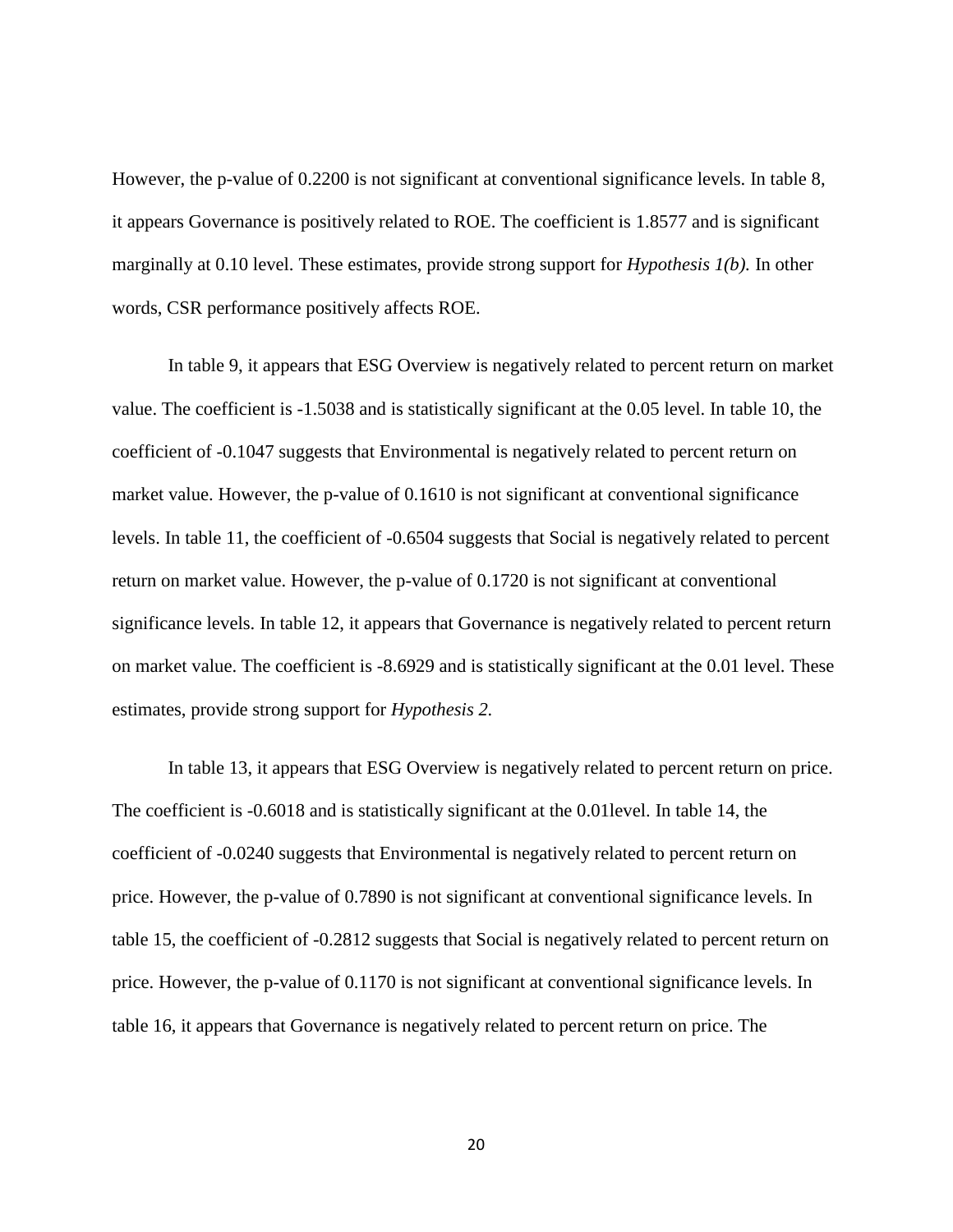coefficient is -3.2016 and is statistically significant at the 0.01 level. These estimates provide strong support for *Hypothesis 2.*

The relationship between ESG and ROA performance, which is the profitability variable, is significantly positive. The relationship between ESG and ROE, another profitability variable, is also significantly positive. My second hypothesis was correct. The relationship between ESG and the percentage return on market value, which is the market-based variable, is significantly negative. The relationship between ESG and the percentage change in stock price, which is the future stock return variable, is also significantly negative. Overall, based on the regression analysis social responsibility is positively related to profits. Social responsibility seems to be negatively related to future stock returns.

In comparison to the size of the coefficient and significance of ESG in independent variable ROA with ROE, the effect of ESG in ROE is much stronger than that of ROA. ROE's size of coefficient for the ESG overview is 1.0218, the Environmental factor is 0.7839, the Social factor is 0.5432, and the Governance factor is 1.8577. ROA's size of coefficient for the ESG overview is 0.0400, the Environmental factor is 0.0129, the Social factor is 0.0254, and the Governance factor is 0.0351. This means that the ESG variables in the ROE equation dominates the ESG variables in the ROA equations. The coefficient indicates that for every additional ESG score it is expected that ROA and ROE to increase by the coefficient value. In comparison to the size of the coefficient and significance of ESG in independent variable percentage return on market value with percentage return on price, the effect of ESG in percentage return on market value is much stronger than that of percentage return on price. The percentage return on market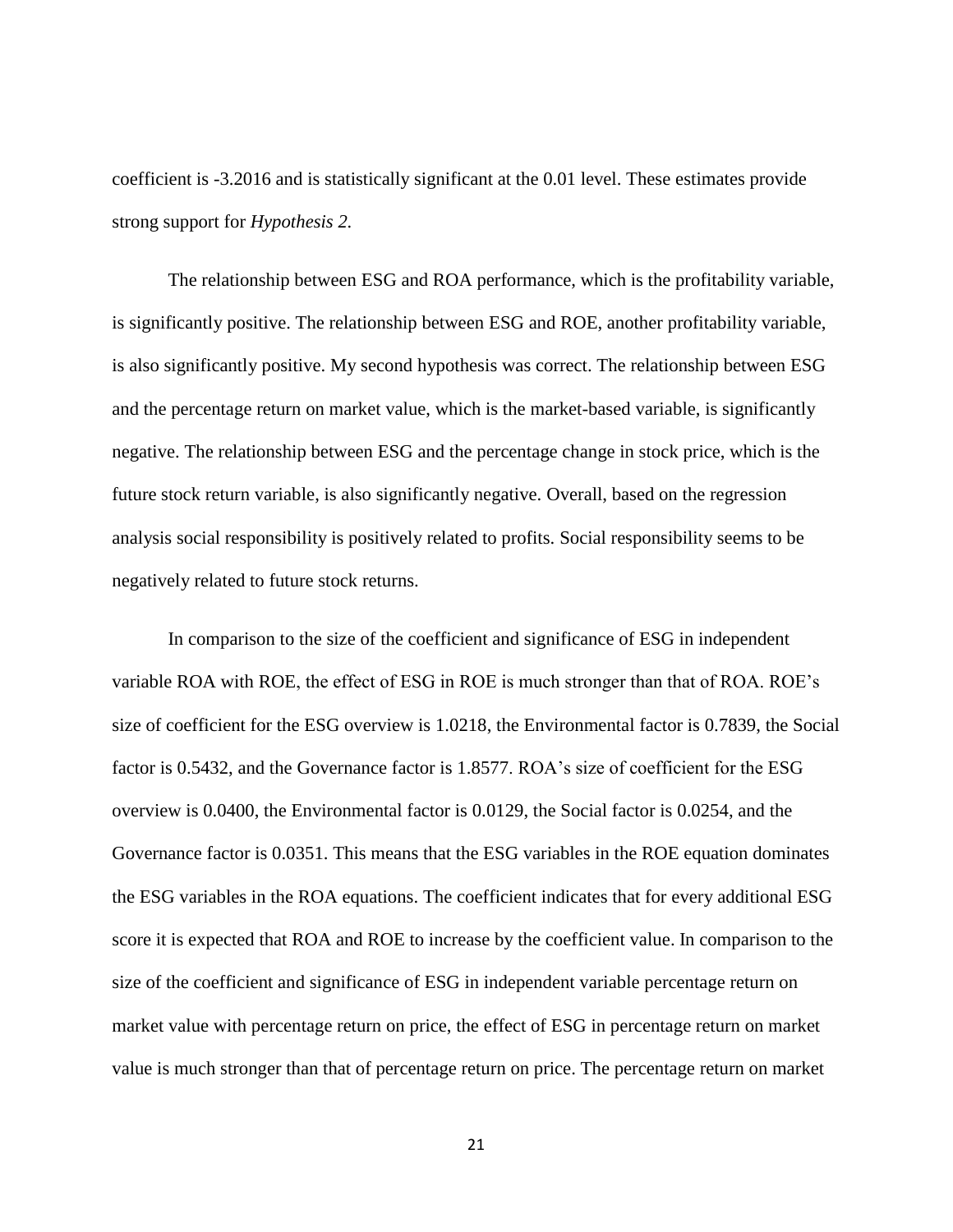value variable negatively impacts the ESG variables more than the percentage return on price variable. The coefficient indicates that for every additional ESG score it is expected that the market and future stock return variable to decrease by the coefficient value.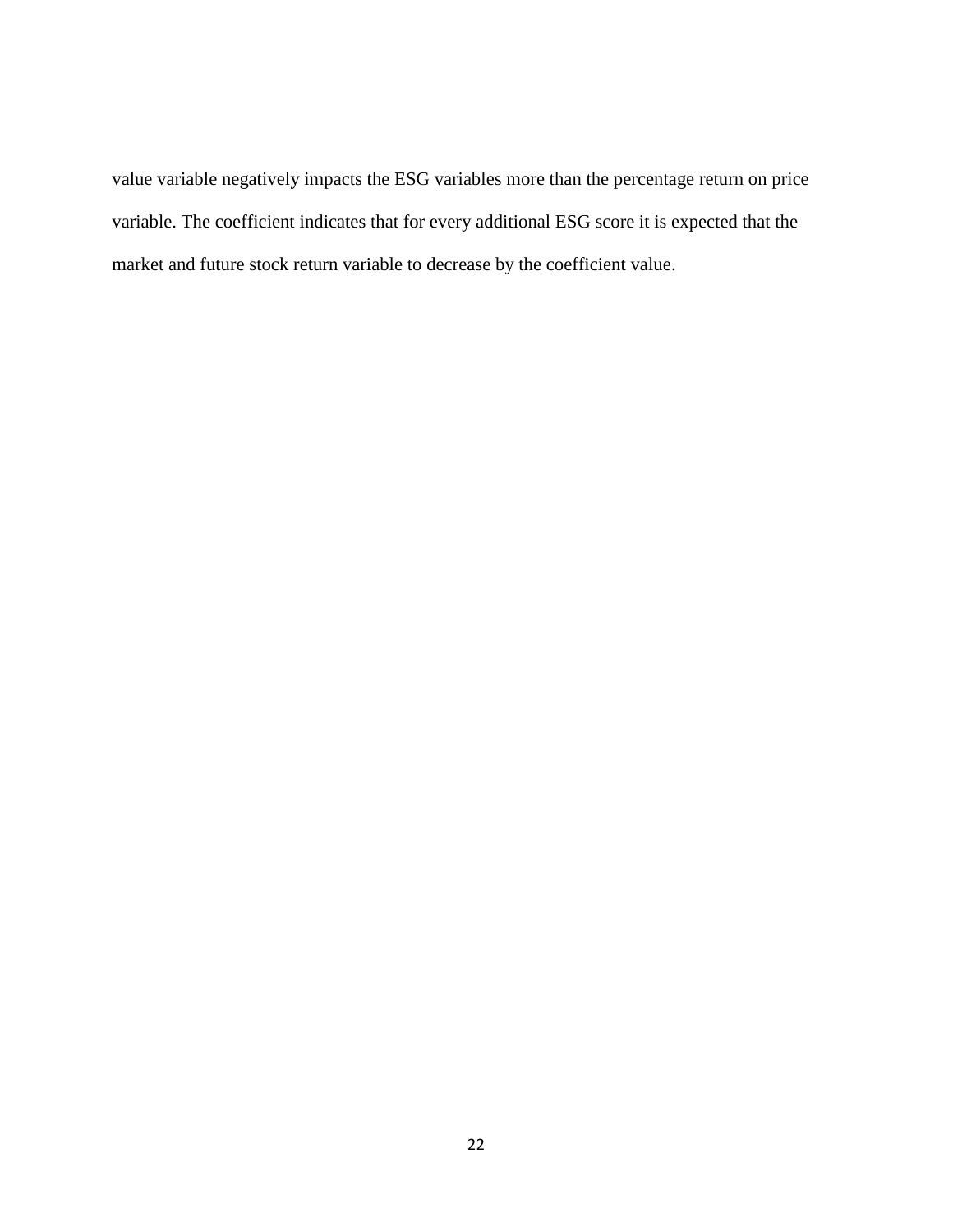## **DISCUSSION AND CONCLUSION**

<span id="page-29-0"></span>With all of the debates concerning the effects of a company being socially responsible, it is important to research and test on this topic. As companies move away from the sole focus of wealth maximization, companies are beginning to realize the value of CSR. The benefits of CSR needs to be quantified and measured. This study attempts to find the relationship between CSR and financial performance. The sign of the relationship between CSR and financial performance was tested by incorporating an empirical model which was adopted from Capon, Farley, and Hoenig (1990). The data includes some companies from the S&P 500 during the period 2005- 2014. Results indicate that the sign of the relationship between CSR and accounting measures of financial performance is positive. The results support past studies that report positive association. For example, the study by Orlitzky, M., F. L. Schmidt, and S. L. Rynes (2003) concluded that CSR has a positive influence on financial performance. They took it further by concluding that there is a bidirectional relationship between the two variables. The increase of the accounting measures with an increase in CSR can be explained in many ways. A company that incorporates CSR activities will have a competitive advantage against a company that does not incorporate CSR activities. The competitive advantage comes in the form of a better established reputation. A company who has a good reputation has the ability of attaining loyal customers and investors. CSR has another effect on employees. Employees' morale, productivity, and performance could increase as a result of CSR activities. Companies have the opportunity of decreasing risks by implementing CSR initiatives.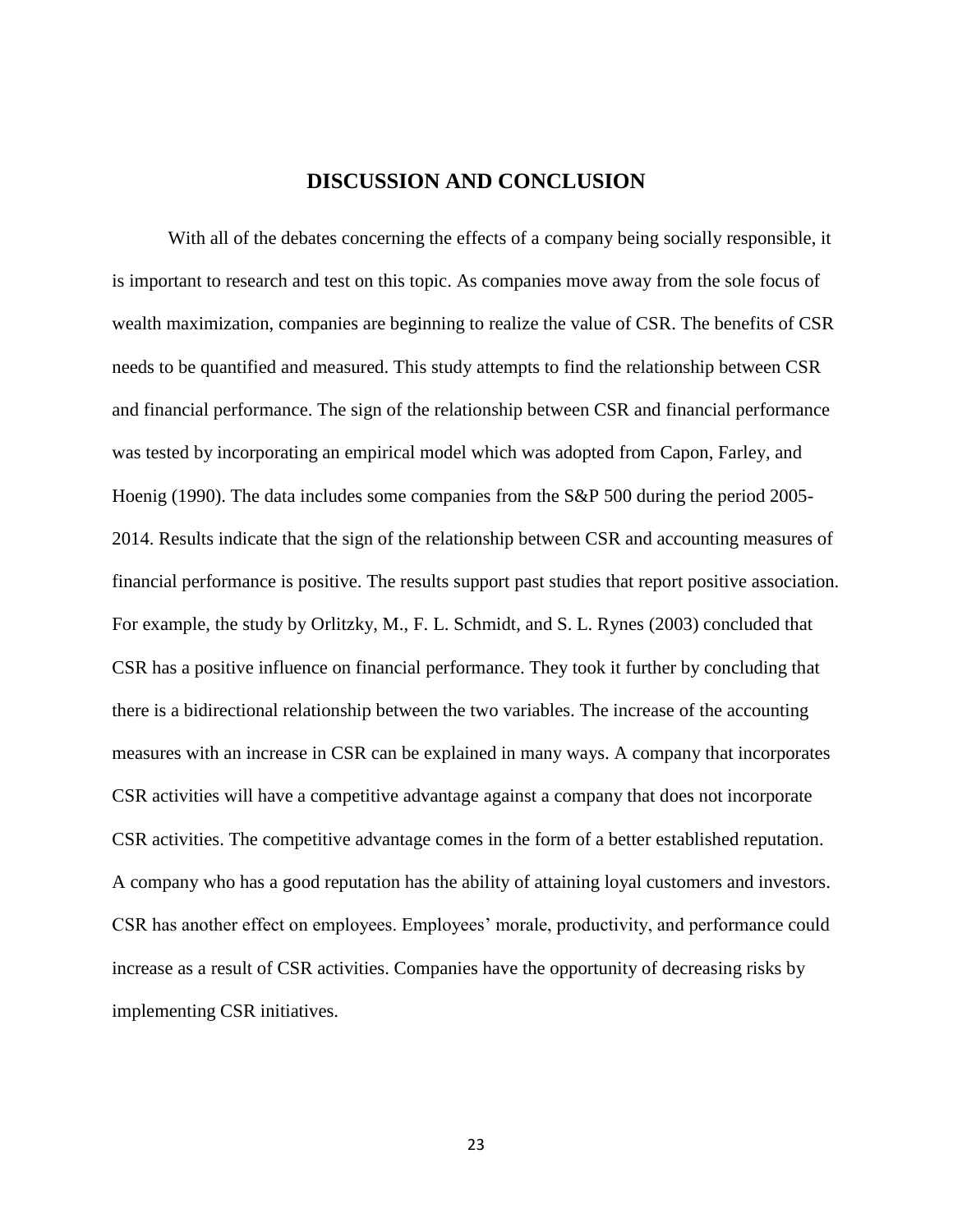The results indicate that CSR is negatively related to market-based measurements of financial performance. One interpretation of this result is that socially responsible stocks have a lower required rates of return (i.e. lower discount rates). In other words, investors are willing to buy these stocks even if values are relatively high and expected future returns relatively low. This is consistent with a past study done by Kim and Venkatachalam (2011). They developed similar hypothesis to explain the expected returns of sin stocks. They looked at stocks publicly traded in the gaming, tobacco, alcohol, and adult entertainment industries. They suggest that these stocks are neglected by investors which cause these stocks to experience higher expected return. A similar study was done by Hong and Kacperczyk (2009) in which they concluded that sin stocks have higher expected returns than other stocks because they are being neglected by investors who want to follow social norms. Unlike these studies, which narrowly define sin stocks, I take a more general view of the social responsibility of companies. The negative association of CSR and market-based measurements support *Hypothesis 2.* If investors are willing to pay a higher rate for CSR stocks, then these stocks will have lower future stock returns.

Overall, this study has determined that CSR is a valuable source for companies. Customers, shareholders, employees, and other stakeholders do pay attention to the CSR activities of companies. Companies who make a conscious effort to report these activities will have a competitive advantage over other companies who do not.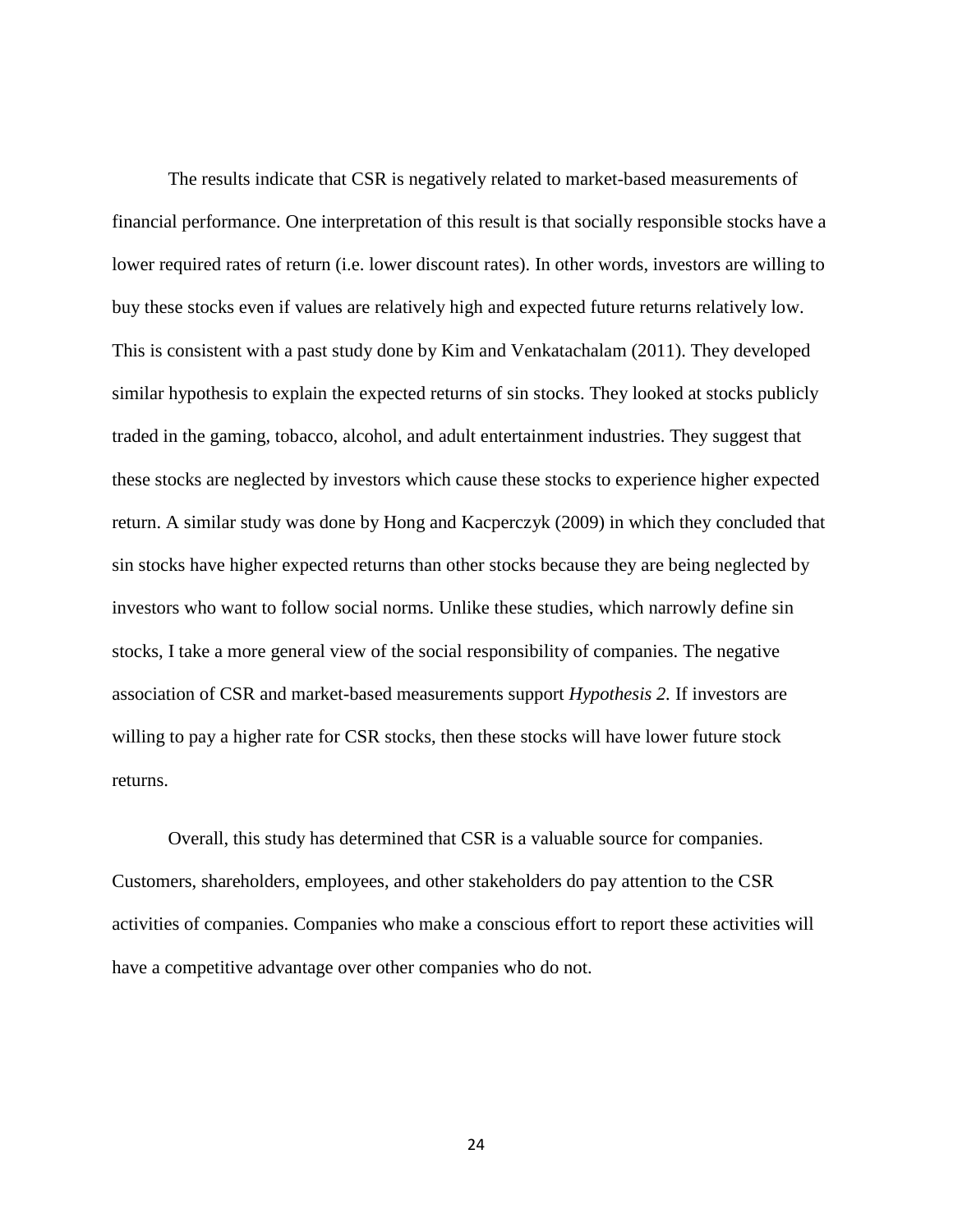# *APPENDIX A: REGRESSION TABLES AND DATA*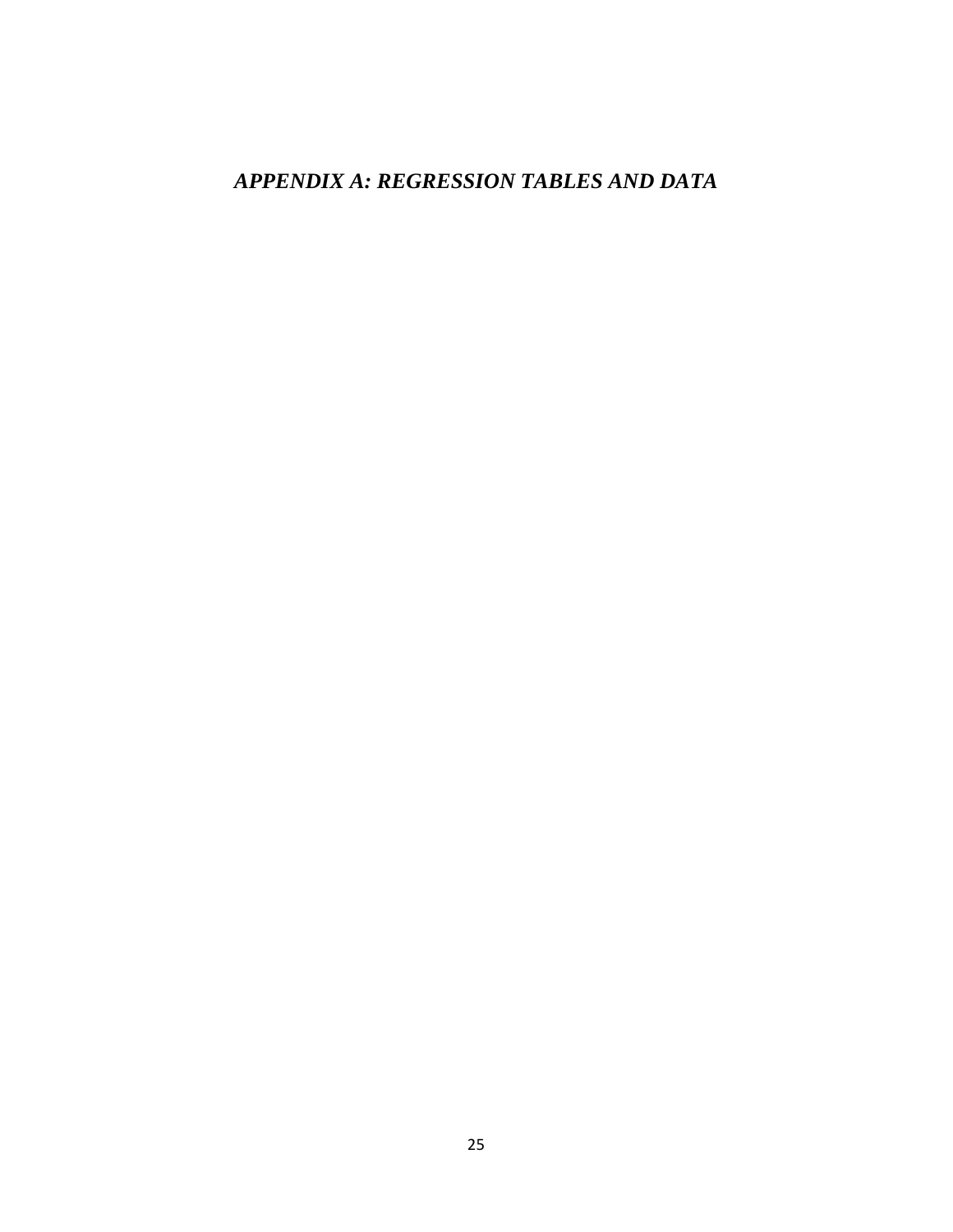| i |  |
|---|--|
|---|--|

| Dependent variable            |             |           |            |        |
|-------------------------------|-------------|-----------|------------|--------|
| $ROA (\%)$                    | Coefficient | Std. Err. |            | P > t  |
|                               |             |           |            |        |
| <b>ESG Overview</b>           | 0.0400      | 0.0100    | 4.0200     | 0.0000 |
| R&D/COGS                      | $-1.3565$   | 0.1681    | $-8.0700$  | 0.0000 |
| Advertising / COGS            | 0.4476      | 0.2705    | 1.6500     | 0.0980 |
| Assets (ln)                   | $-1.6215$   | 0.1329    | $-12.2000$ | 0.0000 |
| <b>LT Debt/Assets</b>         | $-8.7010$   | 0.8961    | $-9.7100$  | 0.0000 |
| Number of Institutions (ln)   | 0.9045      | 0.1181    | 7.6600     | 0.0000 |
| Percent Owned by Institutions | $-0.0572$   | 0.0082    | $-6.9400$  | 0.0000 |
| <b>Fixed Asset Turnover</b>   | 0.0037      | 0.0055    | 0.6700     | 0.5020 |

| Dependent variable            |             |           |            |        |
|-------------------------------|-------------|-----------|------------|--------|
| $ROA$ $%$                     | Coefficient | Std. Err. |            | P > t  |
|                               |             |           |            |        |
| Environmental                 | 0.0129      | 0.0079    | 1.6300     | 0.1030 |
| R&D/COGS                      | $-0.2028$   | 0.2065    | $-0.9800$  | 0.3260 |
| Advertising / COGS            | 3.9990      | 1.0971    | 3.6500     | 0.0000 |
| Assets $(ln)$                 | $-1.4956$   | 0.1416    | $-10.5600$ | 0.0000 |
| LT Debt/Assets                | $-13.1170$  | 1.1407    | $-11.5000$ | 0.0000 |
| Number of Insitutions (ln)    | 0.9744      | 0.1252    | 7.7900     | 0.0000 |
| Percent Owned by Institutions | $-0.0695$   | 0.0090    | $-7.6800$  | 0.0000 |
| <b>Fixed Asset Turnover</b>   | 0.0058      | 0.0099    | 0.5900     | 0.5580 |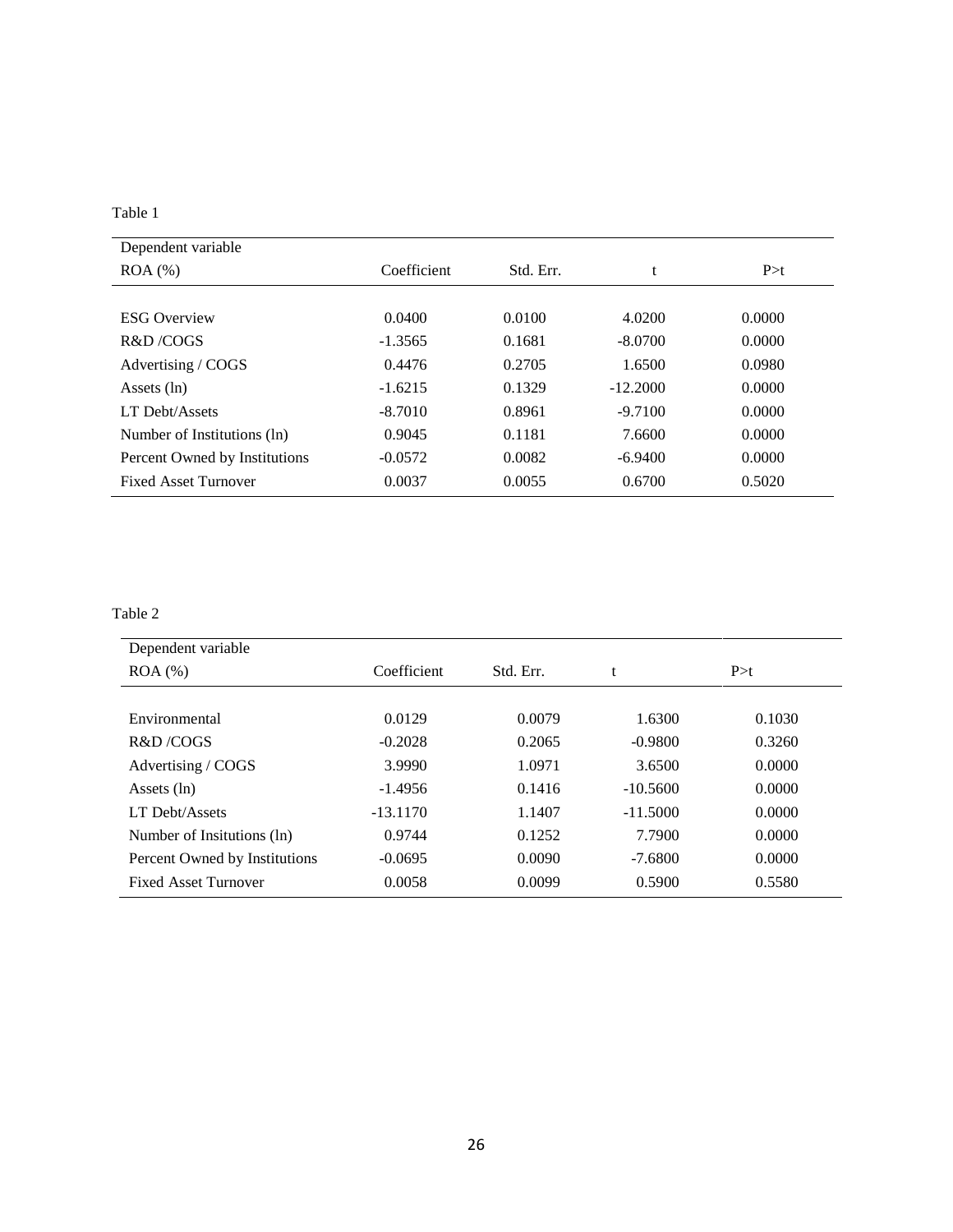| Dependent variable            |             |           |            |        |
|-------------------------------|-------------|-----------|------------|--------|
| $ROA (\%)$                    | Coefficient | Std. Err. | t          | P > t  |
|                               |             |           |            |        |
| Social                        | 0.0254      | 0.0080    | 3.1800     | 0.0010 |
| R&D/COGS                      | $-1.3527$   | 0.1689    | $-8.0100$  | 0.0000 |
| Advertising / COGS            | 0.4481      | 0.2718    | 1.6500     | 0.0990 |
| Assets $(ln)$                 | $-1.5468$   | 0.1310    | $-11.8100$ | 0.0000 |
| LT Debt/Assets                | $-8.8228$   | 0.9057    | $-9.7400$  | 0.0000 |
| Number of Insitutions (ln)    | 0.9228      | 0.1188    | 7.7700     | 0.0000 |
| Percent Owned by Institutions | $-0.0577$   | 0.0083    | $-6.9600$  | 0.0000 |
| <b>Fixed Asset Turnover</b>   | 0.0032      | 0.0055    | 0.5800     | 0.5610 |

| Dependent variable            |             |           |            |        |  |
|-------------------------------|-------------|-----------|------------|--------|--|
| $ROA (\%)$                    | Coefficient | Std. Err. | t          | P > t  |  |
|                               |             |           |            |        |  |
| Governance                    | 0.0351      | 0.0203    | 1.7300     | 0.0840 |  |
| R&D/COGS                      | $-1.3386$   | 0.1683    | $-7.9500$  | 0.0000 |  |
| Advertising / COGS            | 0.4498      | 0.2710    | 1.6600     | 0.0970 |  |
| Assets $(ln)$                 | $-1.5031$   | 0.1300    | $-11.5600$ | 0.0000 |  |
| LT Debt/Assets                | $-8.8044$   | 0.8978    | $-9.8100$  | 0.0000 |  |
| Number of Insitutions (ln)    | 0.9538      | 0.1181    | 8.0800     | 0.0000 |  |
| Percent Owned by Institutions | $-0.0596$   | 0.0082    | $-7.2300$  | 0.0000 |  |
| <b>Fixed Asset Turnover</b>   | 0.0032      | 0.0055    | 0.5800     | 0.5610 |  |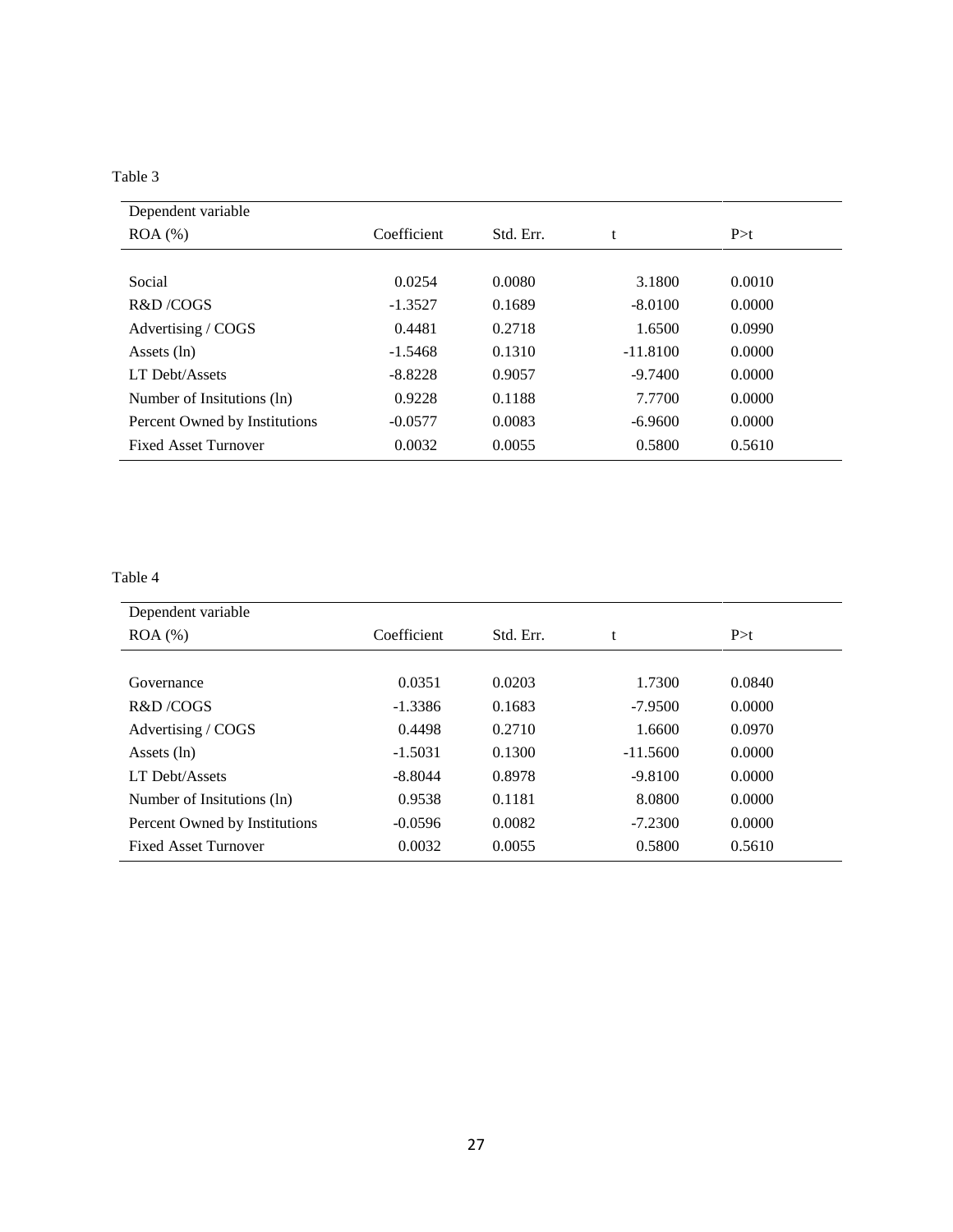| Dependent variable            |             |           |           |        |
|-------------------------------|-------------|-----------|-----------|--------|
| $ROE$ (%)                     | Coefficient | Std. Err. | t         | P > t  |
|                               |             |           |           |        |
| <b>ESG Overview</b>           | 1.0218      | 0.5595    | 1.8300    | 0.0680 |
| R&D/COGS                      | $-3.5044$   | 9.4380    | $-0.3700$ | 0.7100 |
| Advertising / COGS            | 1.8845      | 15.1892   | 0.1200    | 0.9010 |
| Assets (ln)                   | 10.8199     | 7.4649    | 1.4500    | 0.1470 |
| LT Debt/Assets                | $-23.5048$  | 50.3188   | $-0.4700$ | 0.6400 |
| Number of Institutions (ln)   | $-7.7418$   | 6.6303    | $-1.1700$ | 0.2430 |
| Percent Owned by Institutions | 0.4188      | 0.4628    | 0.9000    | 0.3660 |
| <b>Fixed Asset Turnover</b>   | $-0.0466$   | 0.3073    | $-0.1500$ | 0.8790 |

| Dependent variable            |             |           |           |        |
|-------------------------------|-------------|-----------|-----------|--------|
| $ROE$ (%)                     | Coefficient | Std. Err. | t         | P > t  |
|                               |             |           |           |        |
| Environmental                 | 0.7839      | 0.4707    | 1.6700    | 0.0960 |
| R&D/COGS                      | $-1.7162$   | 12.2365   | $-0.1400$ | 0.8880 |
| Advertising / COGS            | $-10.9101$  | 65.0253   | $-0.1700$ | 0.8670 |
| Assets $(ln)$                 | $-4.1806$   | 8.3938    | $-0.5000$ | 0.6180 |
| LT Debt/Assets                | 186.0537    | 67.6072   | 2.7500    | 0.0060 |
| Number of Insitutions (ln)    | $-2.1899$   | 7.4184    | $-0.3000$ | 0.7680 |
| Percent Owned by Institutions | $-0.0301$   | 0.5363    | $-0.0600$ | 0.9550 |
| <b>Fixed Asset Turnover</b>   | 0.1999      | 0.5887    | 0.3400    | 0.7340 |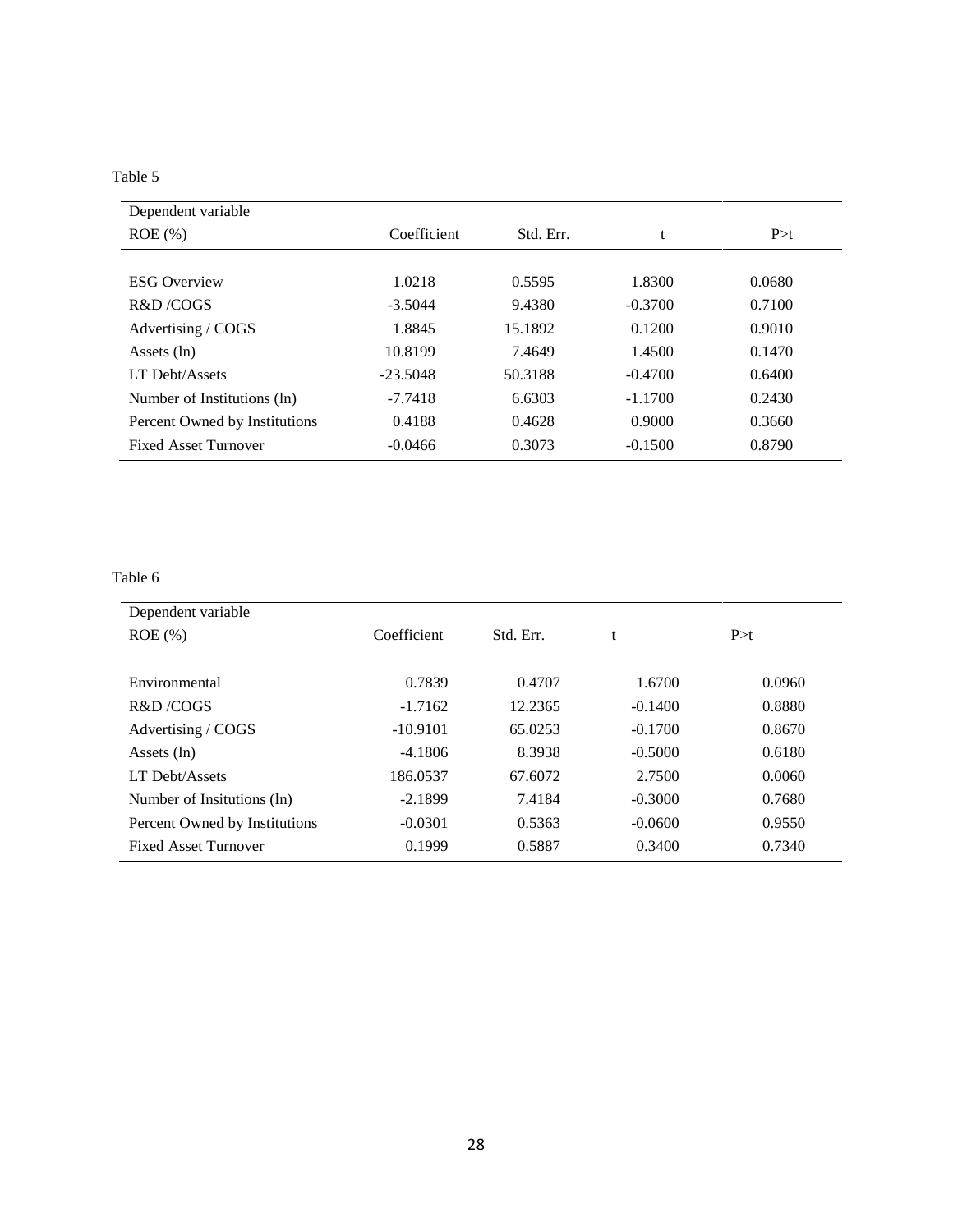| Dependent variable            |             |           |           |        |  |
|-------------------------------|-------------|-----------|-----------|--------|--|
| $ROE$ (%)                     | Coefficient | Std. Err. | t         | P > t  |  |
|                               |             |           |           |        |  |
| Social                        | 0.5432      | 0.4427    | 1.2300    | 0.2200 |  |
| R&D/COGS                      | $-2.7121$   | 9.3720    | $-0.2900$ | 0.7720 |  |
| Advertising / COGS            | 0.8589      | 15.0859   | 0.0600    | 0.9550 |  |
| Assets $(ln)$                 | 11.8127     | 7.2697    | 1.6200    | 0.1040 |  |
| LT Debt/Assets                | $-11.0738$  | 50.2607   | $-0.2200$ | 0.8260 |  |
| Number of Insitutions (ln)    | $-7.1303$   | 6.5921    | $-1.0800$ | 0.2790 |  |
| Percent Owned by Institutions | 0.2578      | 0.4604    | 0.5600    | 0.5760 |  |
| <b>Fixed Asset Turnover</b>   | $-0.0481$   | 0.3064    | $-0.1600$ | 0.8750 |  |

| Dependent variable            |             |           |           |        |
|-------------------------------|-------------|-----------|-----------|--------|
| $ROE$ (%)                     | Coefficient | Std. Err. | t         | P > t  |
|                               |             |           |           |        |
| Governance                    | 1.8577      | 1.1370    | 1.6300    | 0.1020 |
| R&D/COGS                      | $-3.0094$   | 9.4361    | $-0.3200$ | 0.7500 |
| Advertising / COGS            | 2.1122      | 15.1919   | 0.1400    | 0.8890 |
| Assets (ln)                   | 12.2957     | 7.2871    | 1.6900    | 0.0920 |
| LT Debt/Assets                | $-23.8908$  | 50.3270   | $-0.4700$ | 0.6350 |
| Number of Insitutions (ln)    | $-7.3984$   | 6.6184    | $-1.1200$ | 0.2640 |
| Percent Owned by Institutions | 0.3970      | 0.4621    | 0.8600    | 0.3900 |
| <b>Fixed Asset Turnover</b>   | $-0.0545$   | 0.3072    | $-0.1800$ | 0.8590 |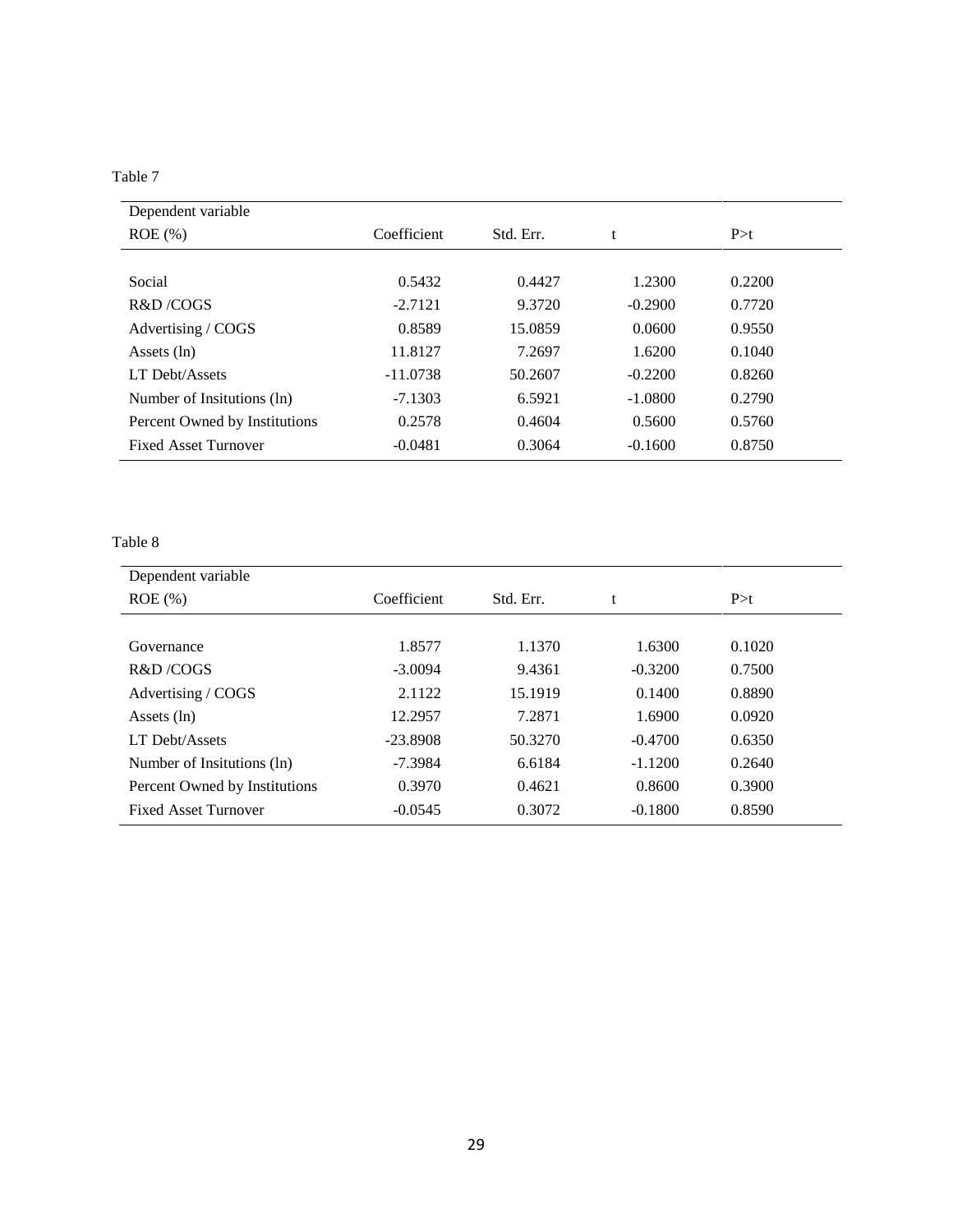| Dependent variable            |             |           |           |        |
|-------------------------------|-------------|-----------|-----------|--------|
| % return on market value      | Coefficient | Std. Err. |           | P > t  |
|                               |             |           |           |        |
| <b>ESG Overview</b>           | $-1.5038$   | 0.5937    | $-2.5300$ | 0.0110 |
| R&D/COGS                      | 3.1725      | 10.0040   | 0.3200    | 0.7510 |
| Advertising / COGS            | $-1.2145$   | 16.0927   | $-0.0800$ | 0.9400 |
| Assets $(ln)$                 | 25.5489     | 7.9372    | 3.2200    | 0.0010 |
| LT Debt/Assets                | $-79.3074$  | 53.6137   | $-1.4800$ | 0.1390 |
| Number of Insitutions (ln)    | $-23.8865$  | 7.0628    | $-3.3800$ | 0.0010 |
| Percent Owned by Institutions | 0.5718      | 0.4908    | 1.1700    | 0.2440 |
| <b>Fixed Asset Turnover</b>   | 0.0682      | 0.3254    | 0.2100    | 0.8340 |

| Dependent variable            |             |           |           |        |  |
|-------------------------------|-------------|-----------|-----------|--------|--|
| % return on market value      | Coefficient | Std. Err. |           | P > t  |  |
|                               |             |           |           |        |  |
| Environmental                 | $-0.1047$   | 0.0748    | $-1.4000$ | 0.1610 |  |
| R&D/COGS                      | 1.8036      | 1.9455    | 0.9300    | 0.3540 |  |
| Advertising / COGS            | $-8.4822$   | 10.3313   | $-0.8200$ | 0.4120 |  |
| Assets (ln)                   | 1.9316      | 1.3353    | 1.4500    | 0.1480 |  |
| <b>LT Debt/Assets</b>         | 3.8740      | 10.7918   | 0.3600    | 0.7200 |  |
| Number of Insitutions (ln)    | $-5.4496$   | 1.1845    | $-4.6000$ | 0.0000 |  |
| Percent Owned by Institutions | 0.2499      | 0.0853    | 2.9300    | 0.0030 |  |
| <b>Fixed Asset Turnover</b>   | 0.0482      | 0.0935    | 0.5200    | 0.6070 |  |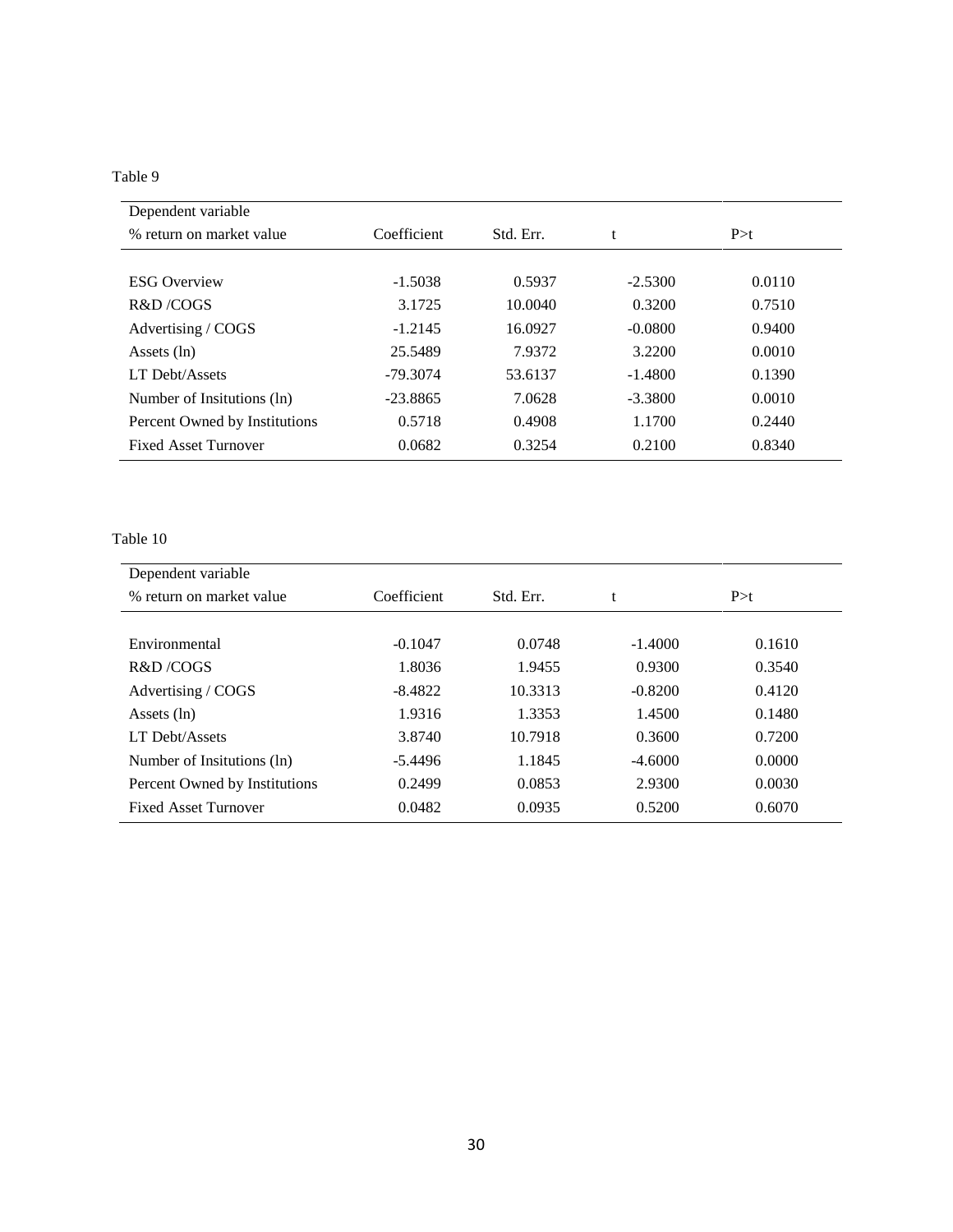| Dependent variable            |                          |         |           |        |  |
|-------------------------------|--------------------------|---------|-----------|--------|--|
| % return on market value      | Coefficient<br>Std. Err. |         |           | P > t  |  |
|                               |                          |         |           |        |  |
| Social                        | $-0.6504$                | 0.4761  | $-1.3700$ | 0.1720 |  |
| R&D/COGS                      | 2.7230                   | 10.0737 | 0.2700    | 0.7870 |  |
| Advertising / COGS            | $-1.1383$                | 16.2075 | $-0.0700$ | 0.9440 |  |
| Assets $(ln)$                 | 21.9326                  | 7.8341  | 2.8000    | 0.0050 |  |
| LT Debt/Assets                | -73.5639                 | 54.2806 | $-1.3600$ | 0.1750 |  |
| Number of Insitutions (ln)    | $-25.7766$               | 7.1172  | $-3.6200$ | 0.0000 |  |
| Percent Owned by Institutions | 0.6543                   | 0.4951  | 1.3200    | 0.1860 |  |
| <b>Fixed Asset Turnover</b>   | 0.0890                   | 0.3291  | 0.2700    | 0.7870 |  |

| Dependent variable            |             |           |           |        |  |
|-------------------------------|-------------|-----------|-----------|--------|--|
| % return on market value      | Coefficient | Std. Err. |           | P > t  |  |
|                               |             |           |           |        |  |
| Governance                    | $-8.6929$   | 1.2258    | $-7.0900$ | 0.0000 |  |
| R&D/COGS                      | 2.2798      | 9.9403    | 0.2300    | 0.8190 |  |
| Advertising / COGS            | $-3.1541$   | 15.9976   | $-0.2000$ | 0.8440 |  |
| Assets (ln)                   | 33.2555     | 7.7201    | 4.3100    | 0.0000 |  |
| LT Debt/Assets                | $-90.6547$  | 53.2837   | $-1.7000$ | 0.0890 |  |
| Number of Insitutions (ln)    | $-19.5083$  | 6.9952    | $-2.7900$ | 0.0050 |  |
| Percent Owned by Institutions | 0.3687      | 0.4871    | 0.7600    | 0.4490 |  |
| <b>Fixed Asset Turnover</b>   | 0.0502      | 0.3233    | 0.1600    | 0.8770 |  |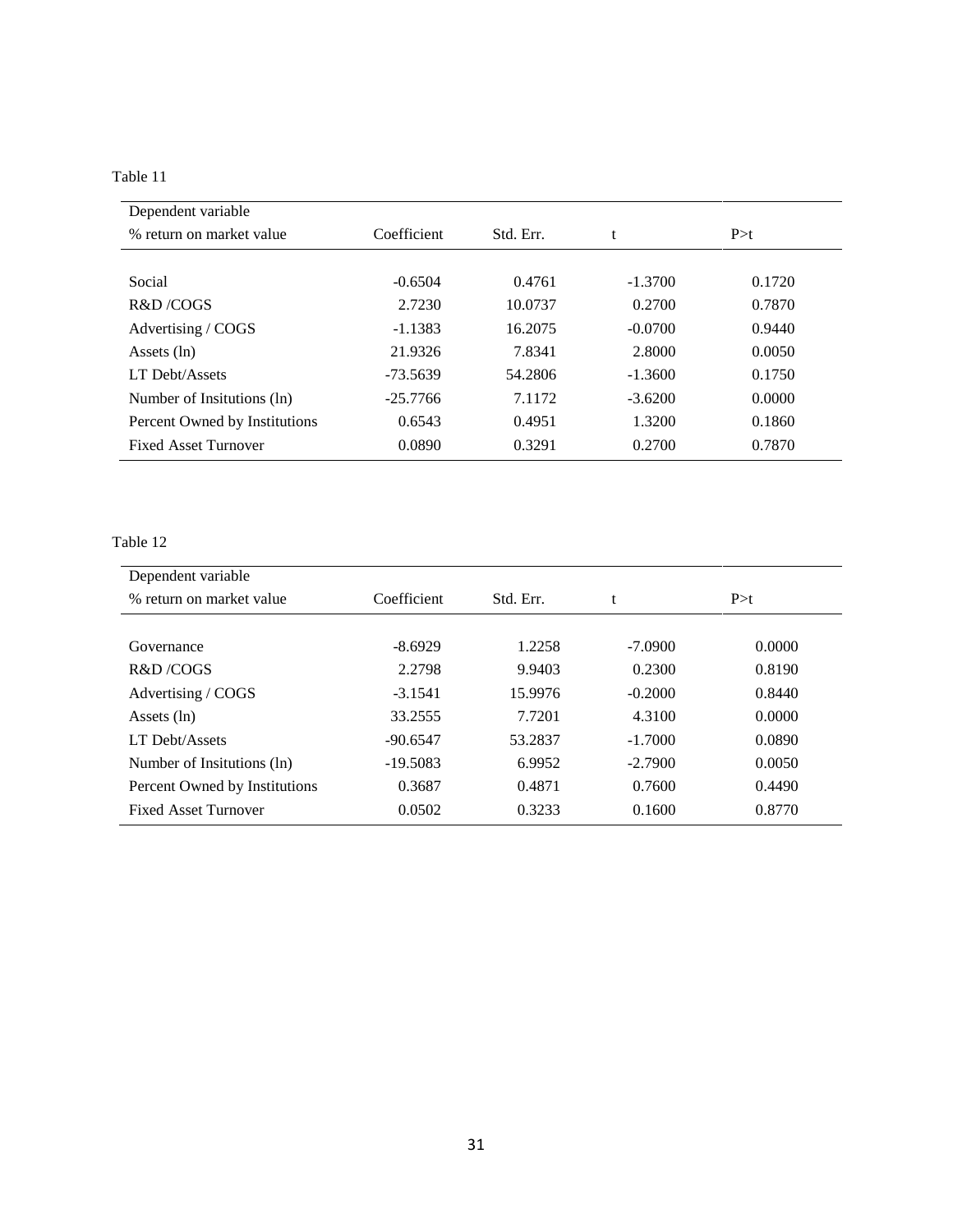| Dependent variable            |             |           |           |        |
|-------------------------------|-------------|-----------|-----------|--------|
| % return on price             | Coefficient | Std. Err. |           | P > t  |
|                               |             |           |           |        |
| <b>ESG Overview</b>           | $-0.6018$   | 0.2237    | $-2.6900$ | 0.0070 |
| R&D/COGS                      | 2.3247      | 3.7692    | 0.6200    | 0.5370 |
| Advertising / COGS            | 1.2001      | 6.0633    | 0.2000    | 0.8430 |
| Assets $(ln)$                 | 9.6607      | 2.9899    | 3.2300    | 0.0010 |
| LT Debt/Assets                | $-14.7692$  | 20.1906   | $-0.7300$ | 0.4650 |
| Number of Institutions (ln)   | $-9.7275$   | 2.6591    | $-3.6600$ | 0.0000 |
| Percent Owned by Institutions | 0.2708      | 0.1849    | 1.4600    | 0.1430 |
| <b>Fixed Asset Turnover</b>   | $-0.0202$   | 0.1226    | $-0.1600$ | 0.8690 |

| Dependent variable            |             |           |           |        |
|-------------------------------|-------------|-----------|-----------|--------|
| % return on price             | Coefficient | Std. Err. | t         | P > t  |
|                               |             |           |           |        |
| Environmental                 | $-0.0240$   | 0.0894    | $-0.2700$ | 0.7890 |
| R&D/COGS                      | 1.6948      | 2.3262    | 0.7300    | 0.4660 |
| Advertising / COGS            | $-3.0996$   | 12.3522   | $-0.2500$ | 0.8020 |
| Assets $(\ln)$                | 1.0113      | 1.5964    | 0.6300    | 0.5260 |
| LT Debt/Assets                | 6.0566      | 12.8918   | 0.4700    | 0.6390 |
| Number of Insitutions (ln)    | $-4.2044$   | 1.4152    | $-2.9700$ | 0.0030 |
| Percent Owned by Institutions | 0.1344      | 0.1020    | 1.3200    | 0.1880 |
| <b>Fixed Asset Turnover</b>   | 0.0564      | 0.1118    | 0.5000    | 0.6140 |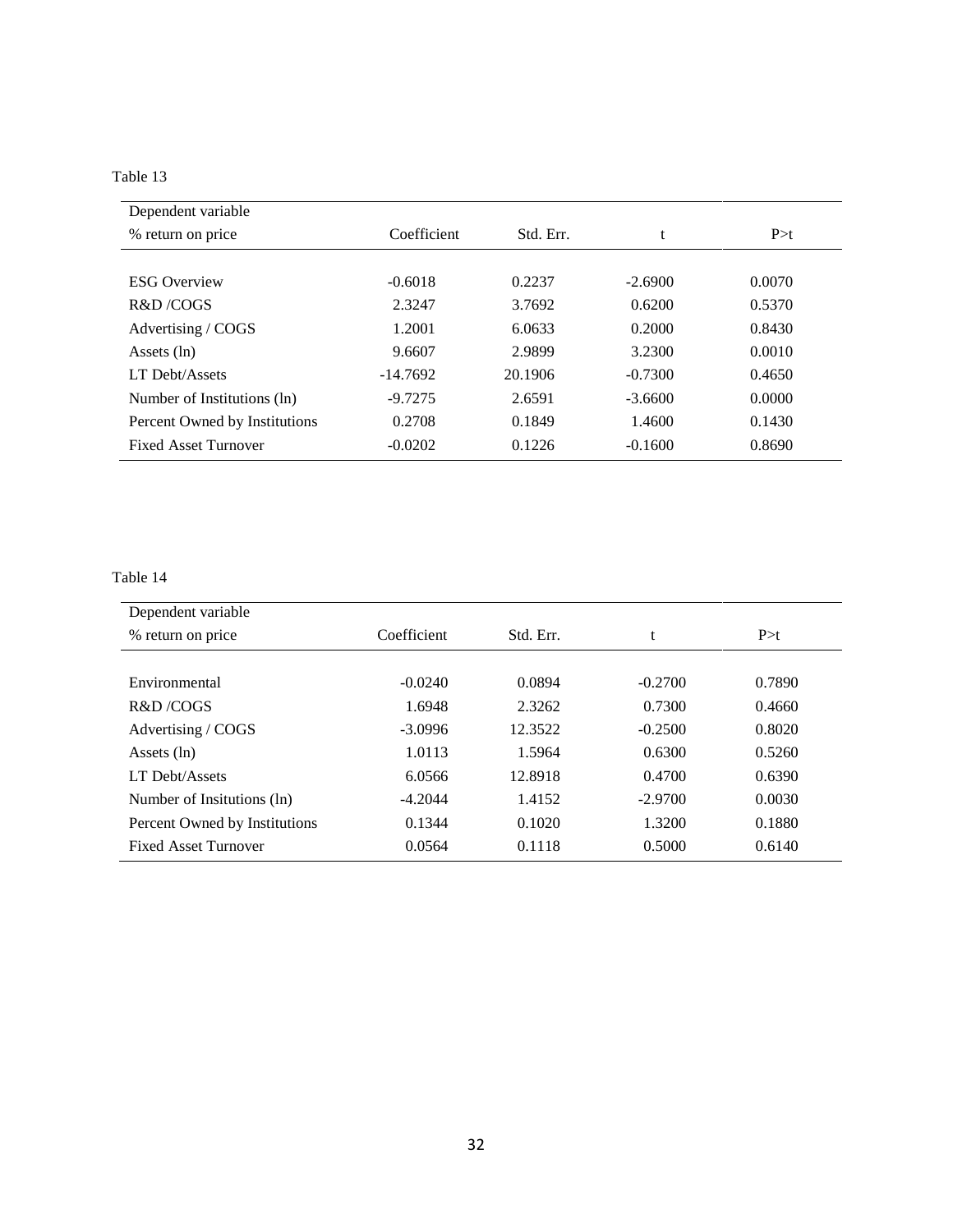| Dependent variable            |             |           |           |        |
|-------------------------------|-------------|-----------|-----------|--------|
| % return on price             | Coefficient | Std. Err. |           | P > t  |
|                               |             |           |           |        |
| Social                        | $-0.2812$   | 0.1793    | $-1.5700$ | 0.1170 |
| R&D/COGS                      | 2.1437      | 3.7950    | 0.5600    | 0.5720 |
| Advertising / COGS            | 1.2271      | 6.1058    | 0.2000    | 0.8410 |
| Assets $(ln)$                 | 8.3141      | 2.9506    | 2.8200    | 0.0050 |
| LT Debt/Assets                | $-12.4459$  | 20.4387   | $-0.6100$ | 0.5430 |
| Number of Insitutions (ln)    | $-10.4603$  | 2.6792    | $-3.9000$ | 0.0000 |
| Percent Owned by Institutions | 0.3036      | 0.1865    | 1.6300    | 0.1040 |
| <b>Fixed Asset Turnover</b>   | $-0.0118$   | 0.1240    | $-0.1000$ | 0.9240 |

| Dependent variable            |             |           |           |        |
|-------------------------------|-------------|-----------|-----------|--------|
| % return on price             | Coefficient | Std. Err. | t         | P > t  |
|                               |             |           |           |        |
| Governance                    | $-3.2016$   | 0.4617    | $-6.9300$ | 0.0000 |
| R&D/COGS                      | 1.9711      | 3.7468    | 0.5300    | 0.5990 |
| Advertising / COGS            | 0.4960      | 6.0301    | 0.0800    | 0.9340 |
| Assets $(ln)$                 | 12.2756     | 2.9087    | 4.2200    | 0.0000 |
| LT Debt/Assets                | $-18.8896$  | 20.0758   | $-0.9400$ | 0.3470 |
| Number of Insitutions (ln)    | $-8.1889$   | 2.6352    | $-3.1100$ | 0.0020 |
| Percent Owned by Institutions | 0.2004      | 0.1836    | 1.0900    | 0.2750 |
| <b>Fixed Asset Turnover</b>   | $-0.0262$   | 0.1219    | $-0.2100$ | 0.8300 |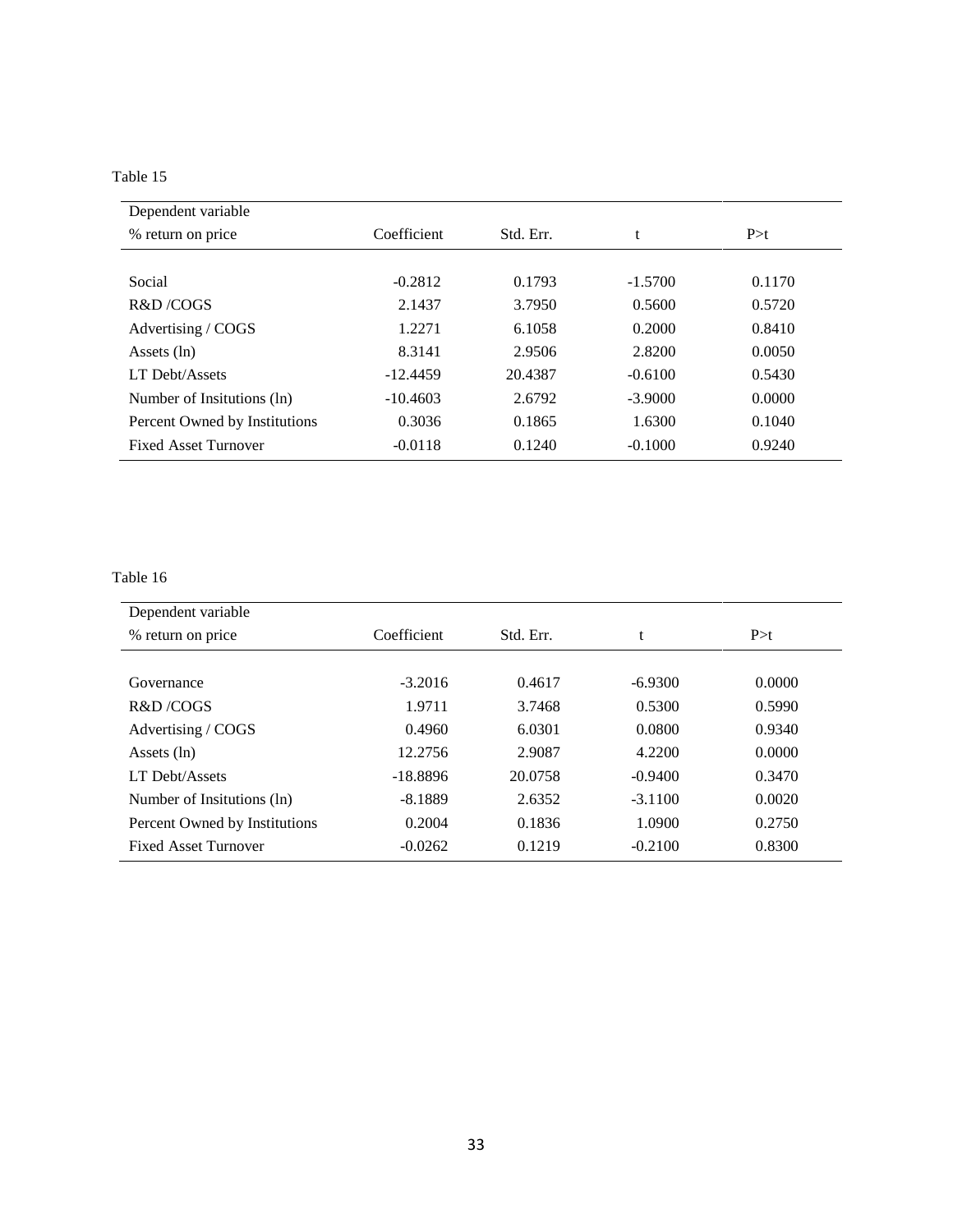| able |  |  |
|------|--|--|
|------|--|--|

| Variable          | $\mathbf n$ | Mean     | Std. Dev. | $25th$ pctl | median   | $75th$ pctl |
|-------------------|-------------|----------|-----------|-------------|----------|-------------|
| <b>ROA</b>        | 3,665       | 6.2800   | 7.5700    | 2.6300      | 5.9100   | 9.7400      |
| <b>ROE</b>        | 3,665       | 18.3100  | 367.7200  | 8.6800      | 14.7200  | 22.7100     |
| dMKT_CAP          | 3,651       | 121.0500 | 391.0000  | 91.2500     | 109.9900 | 130.1300    |
| dPRICE            | 3,653       | 115.8100 | 148.9100  | 90.5300     | 110.0300 | 128.9900    |
| <b>GOVERNANCE</b> | 3,665       | 55.9500  | 6.5500    | 51.7900     | 55.3600  | 58.9300     |
| <b>RDTOCOGS</b>   | 3,665       | 0.1700   | 0.7100    | 0.0000      | 0.0000   | 0.0500      |
| <b>ADVTOCOGS</b>  | 3,665       | 0.0600   | 0.4100    | 0.0000      | 0.0000   | 0.0300      |
| <b>LNASSETS</b>   | 3,665       | 9.7500   | 1.3300    | 8.7800      | 9.6300   | 10.5600     |
| <b>LTDTOA</b>     | 3,665       | 0.2200   | 0.1600    | 0.1000      | 0.2000   | 0.3100      |
| LNNUM_INST        | 3,665       | 5.6700   | 1.7200    | 5.7200      | 6.0300   | 6.4300      |
| PCT_INST_OWN      | 3,665       | 69.1200  | 25.3200   | 62.5900     | 74.8400  | 83.5700     |
| <b>FIX TURN</b>   | 3,665       | 9.4500   | 24.8500   | 2.2100      | 5.0600   | 8.8100      |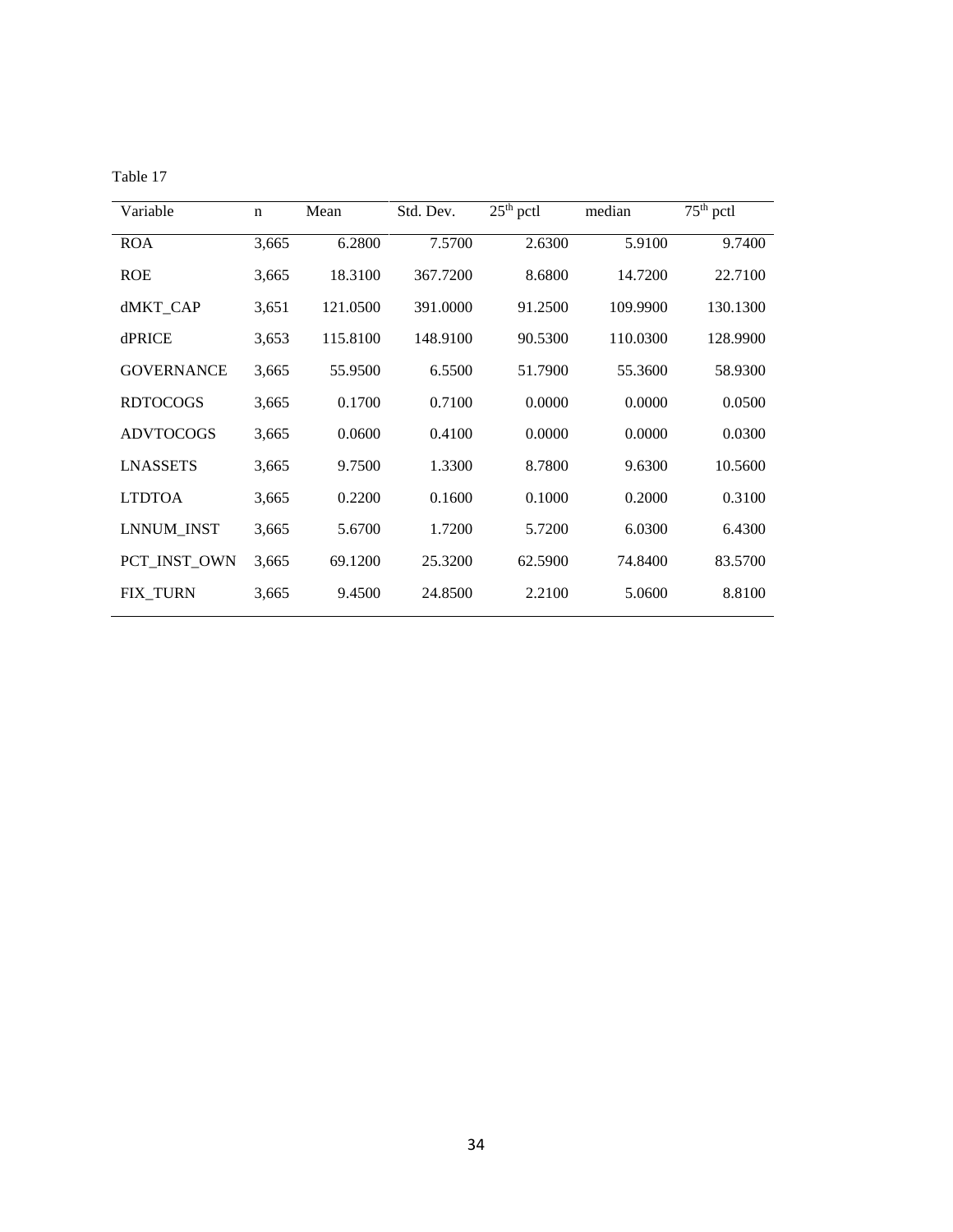#### <span id="page-41-0"></span>**WORKS CITED**

- Byus, K., Deis, D., & Ouyang, B. (2010). Doing well by doing good: Social responsibility and profitability. *SAM Advanced Management*, 44-55.
- Capon, N., Farley, J. U., & Hoenig, S. (1990). Determinants of Financial Performance: A Meta-Analysis. *Management Science, 36*, 1143-1159.
- Friedman, M. (1970, September 13). The Social Responsibility of Business Is to Increase Its Profits. *New York Time Magazine*, pp. 32-33, 122-124.
- Hong, H., & Kacperczyk. (2009). The Price of sin: The effects of social norms on markets. *Journal of Financial Economics*, 15-36.
- Kim, I., & Venkatachalam, M. (2011). Are Sin Stocks Paying the Price for Accounting Sins? *Journal of Accounting, Auditing & Finance*, 415-442.
- Lech, A. (2013). Corporate Social Responsibility and Financial Performance. Theoretical and Empirical Aspects. *Comparative Economic Research, 16*, 49-62.
- Lin, C. H., Yang, H. L., & Liou, D. Y. (2009). The impact of corporate social responsibility on financial performance: Evidence from business in Taiwan. *Technology in Society, 31*(1), 56-63.
- McGuire, J. B., Sundgren, A., & Schneeweis, T. (1988). Corporate social responsibility and firm financial performance. *Academy of Management Journal, 31*(4), 854-872.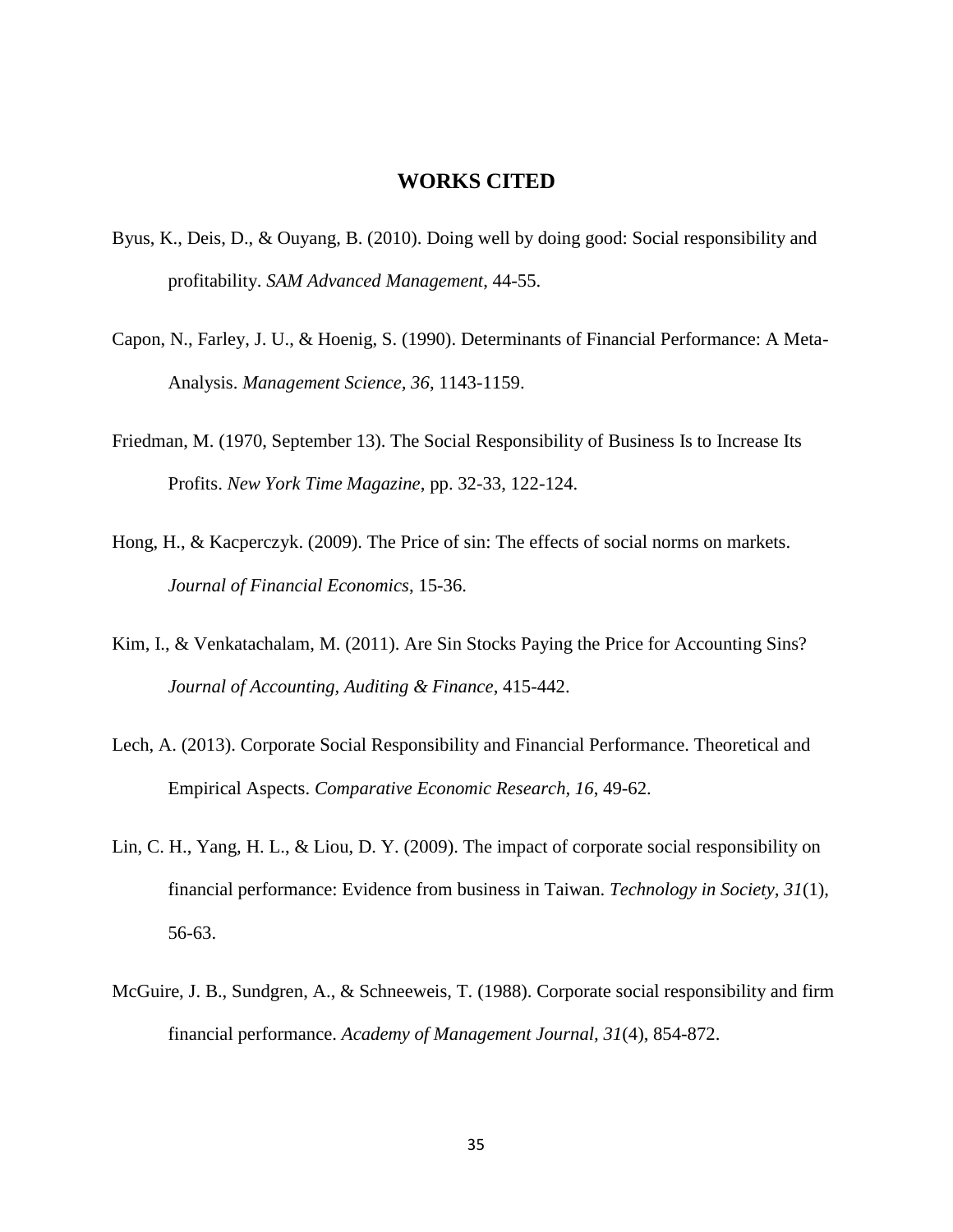- McWilliams, A., & Siegel, D. (2001). Corporate Social Responsibility: A theory of the firm perspective. *Academy of Management Review*, 117-127.
- Orlitzky, M. F. (2003). Corporate Social and Financial Performance : A Meta-Analysis. *Organization Studies*, 403-41.
- Peloza, J., & Papania, L. (2008). The Missing Link between Corporate Social Responsibility and Financial Performance: Stakeholder Salience and Identification. *Corporate Reputation Review, 11*, 169-181.
- Peterson, D. K. (2004). The relationship between perceptions of corporate citizenship and organizational commitment. *Business and Society, 43*, 269-319.
- Turban, D. B., & Greening, D. W. (1997). Corporate Social Performance And Organizational Attractiveness To Prospective Employees. *Academy of Management Journal, 40*, 658- 672.
- Turker, D. (2009). How Corporate Social Responsibility Influences Organizational Commitment. *Journal of Business Ethics, 89*(2), 189-204.
- Valentine, S., & Fleischman, G. (2008). Ethics Programs, Perceived Corporate Social Responsibility,and Job Satisfaction. *Journal of Business Ethics, 77*, 159-172.
- Wang, L., & Tuttle, B. (2014). Using Corporate Social Responsibility Performance to Evaluate Financial Disclosure Credibility. *Accounting and Business Research, 44*, 523-544.